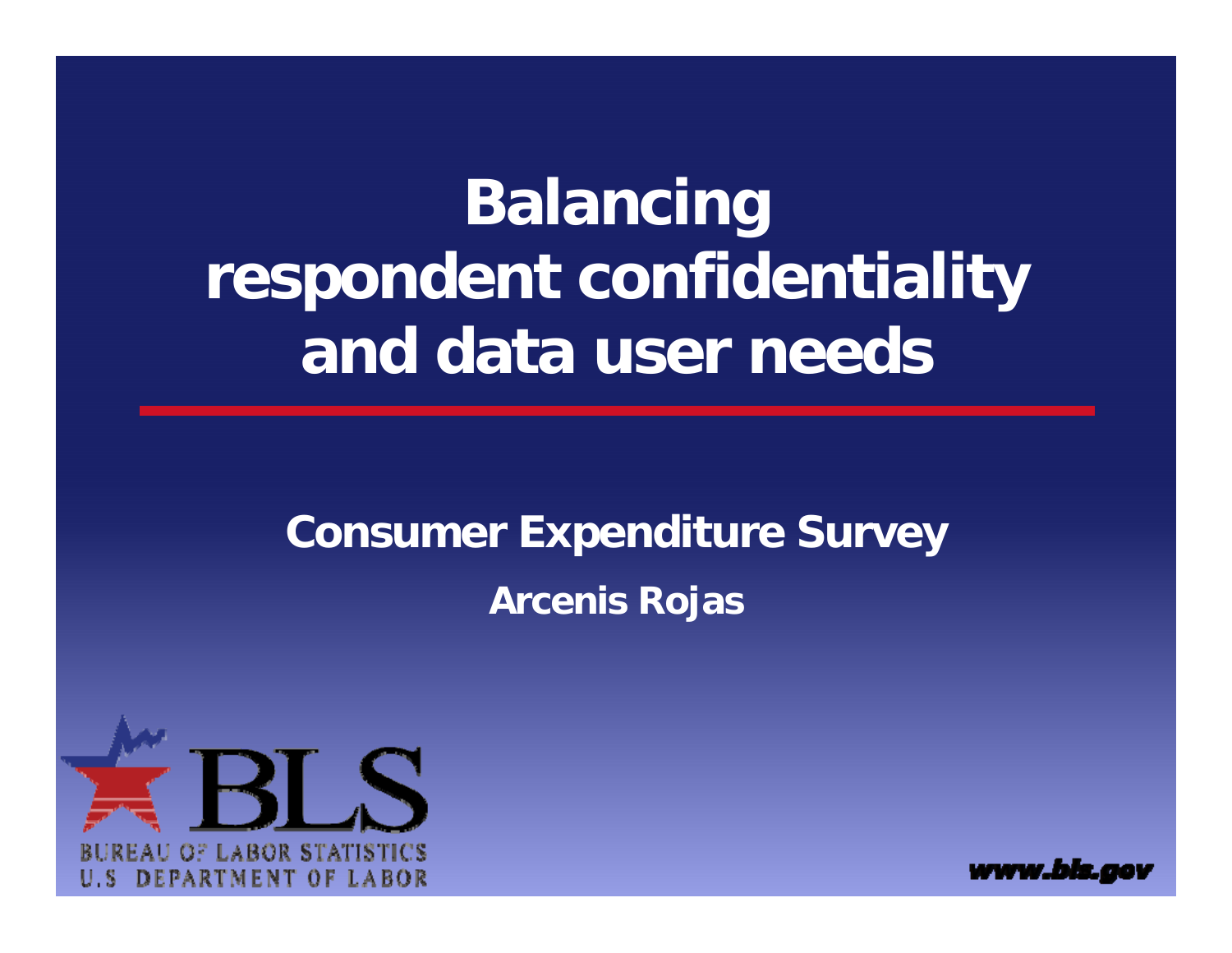#### **What is the crux?**

## **Conflicting goals**

Maximize data access▶ Protect respondents identity

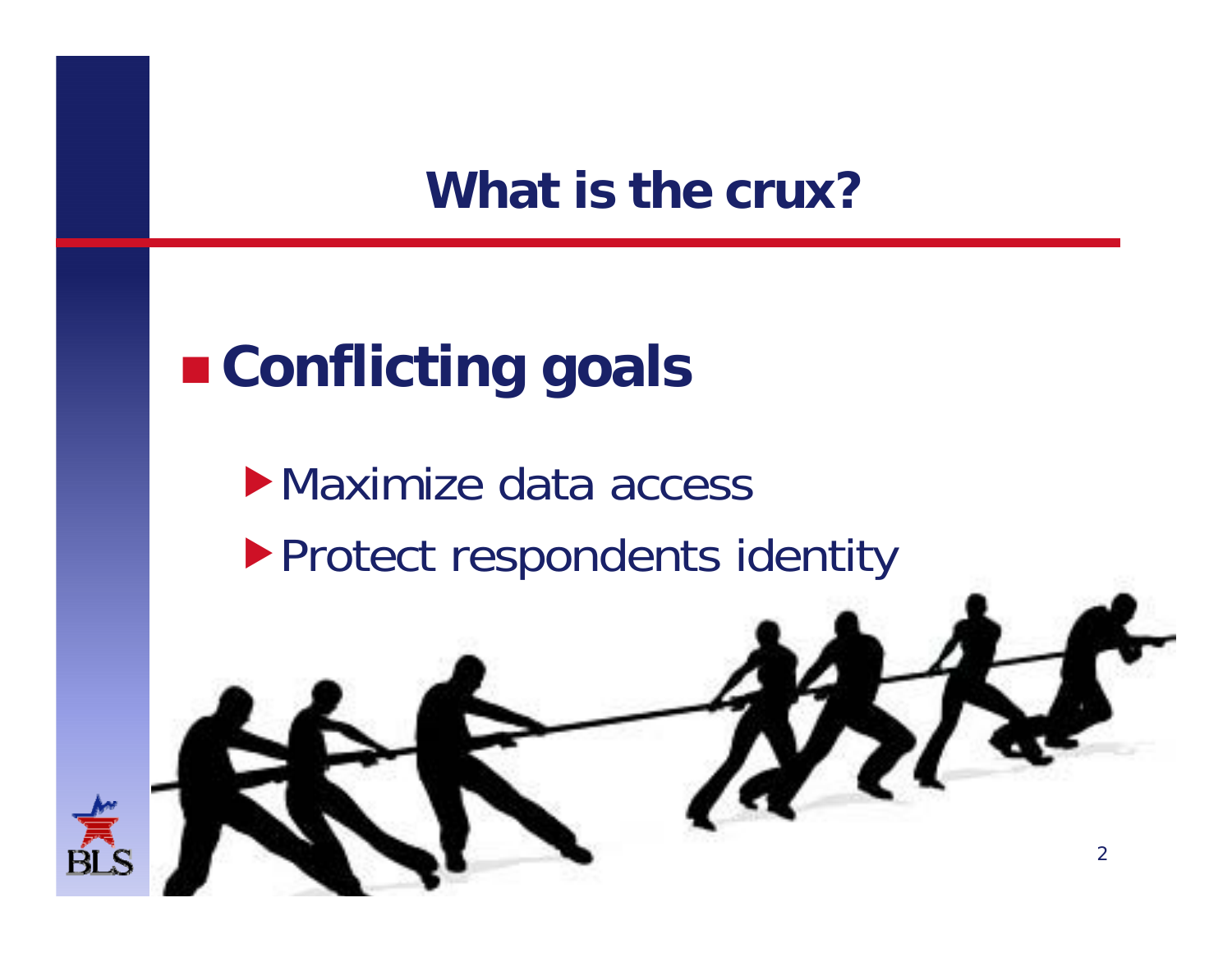## **Why is confidentiality important?**

## **Ensure future cooperation by** respondents

#### $\blacksquare$  It's the law

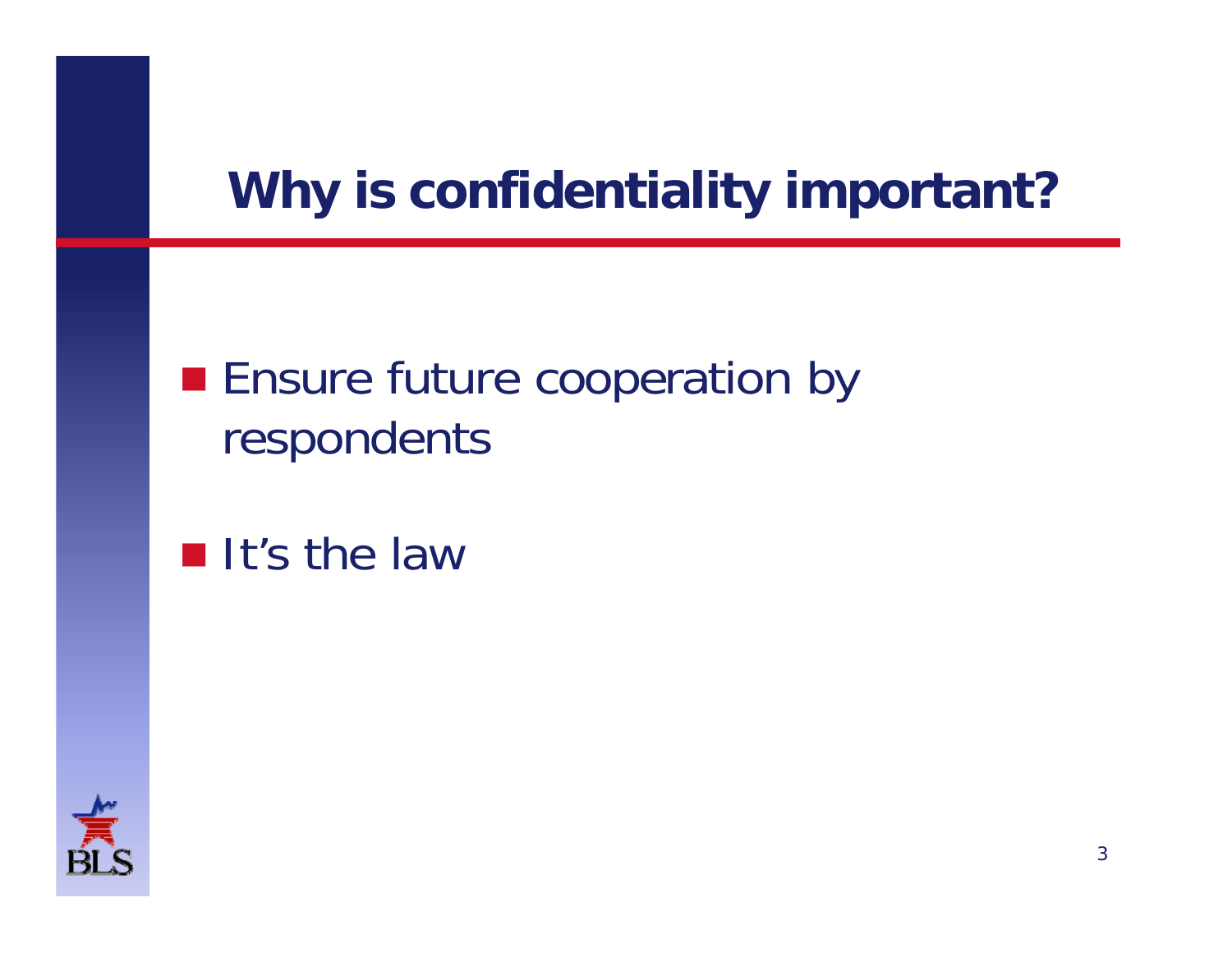## **Title 13?**

# Federal law to protect identities of survey respondents

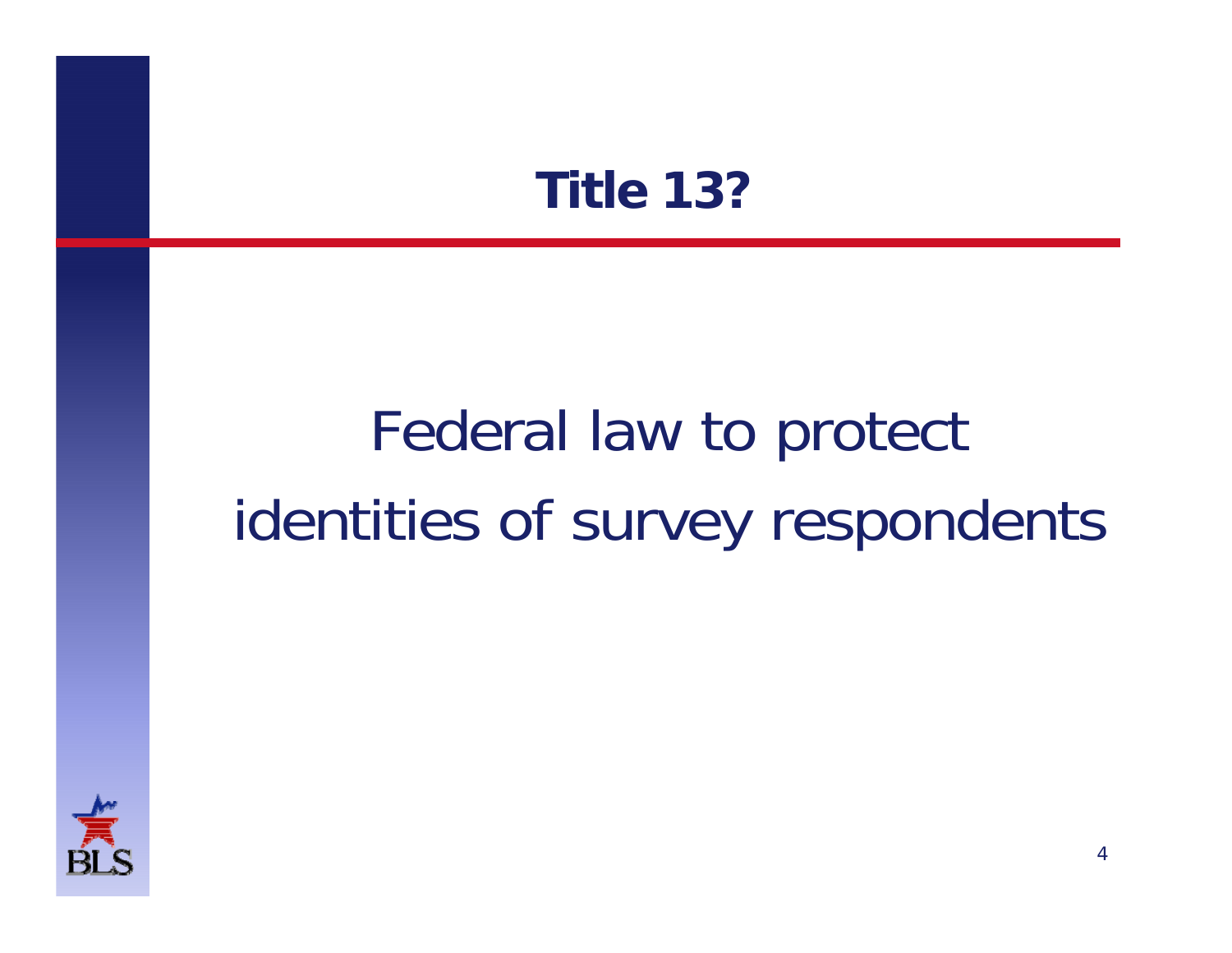#### **Who determines threats?**

## **Disclosure Review Board (DRB)** by the U.S. Census

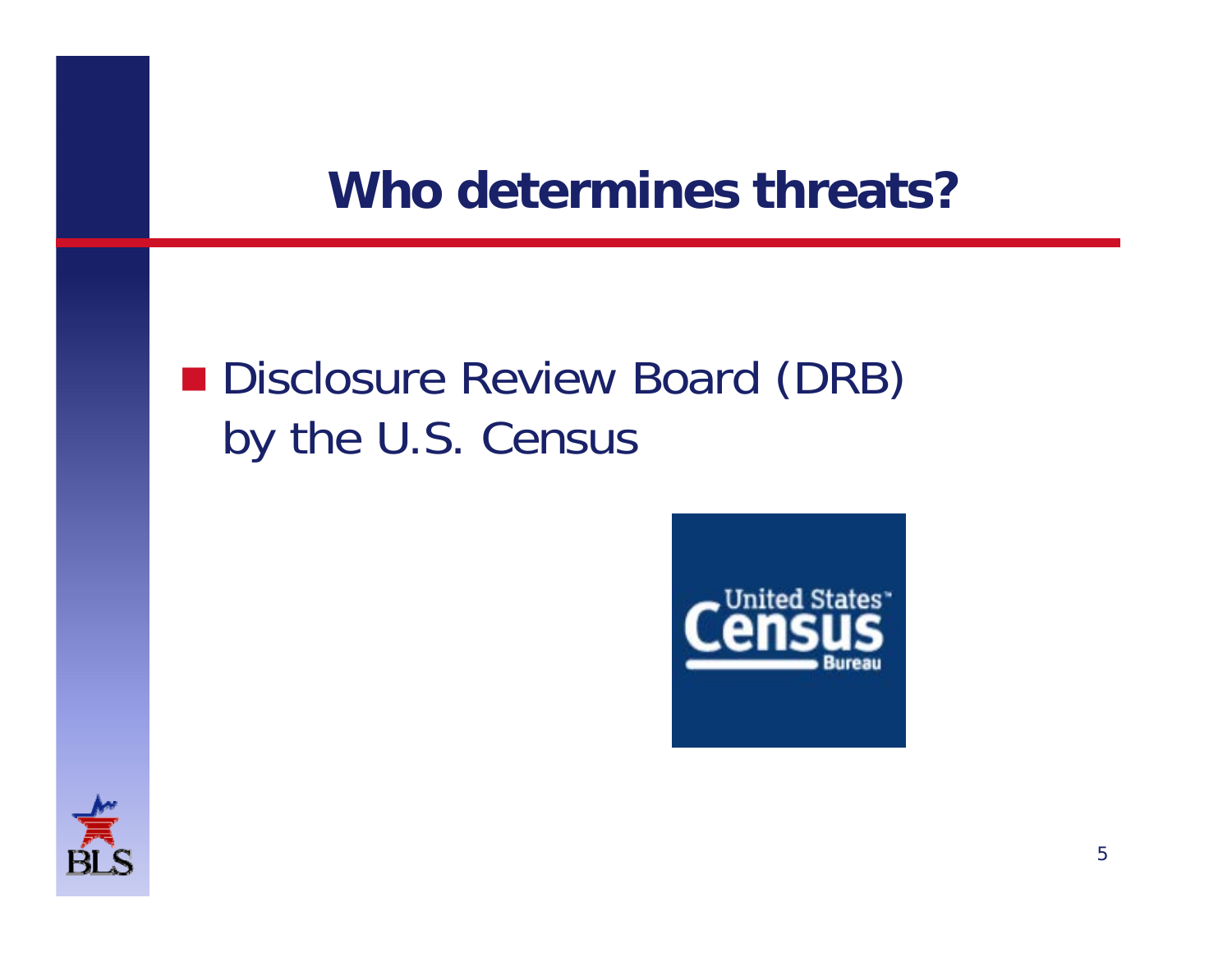**How could microdata reveal respondents' identity?** 

- High income
- **High expenditures**
- High age
- **Small PSUs**

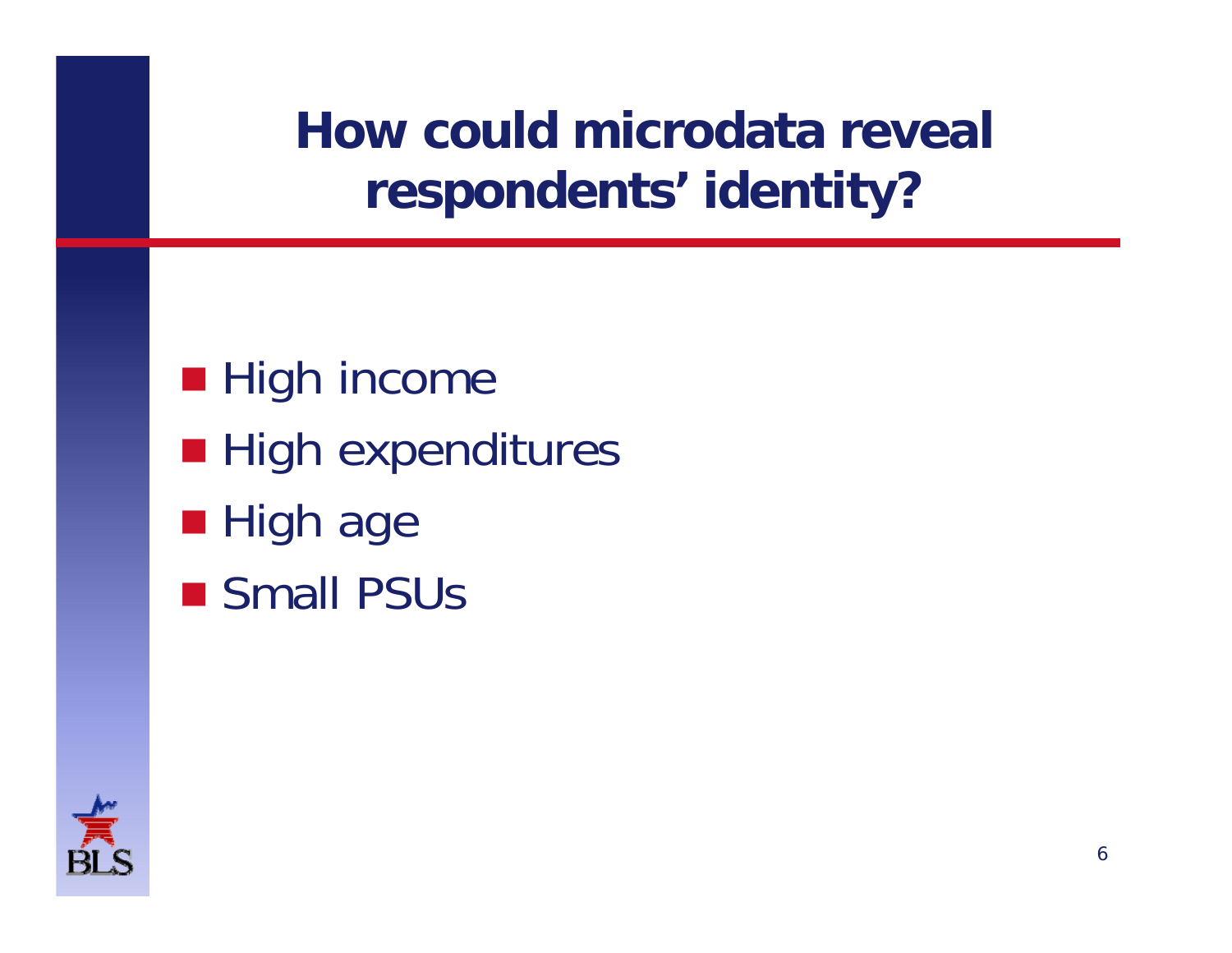# Conceal information that *could* reveal respondents

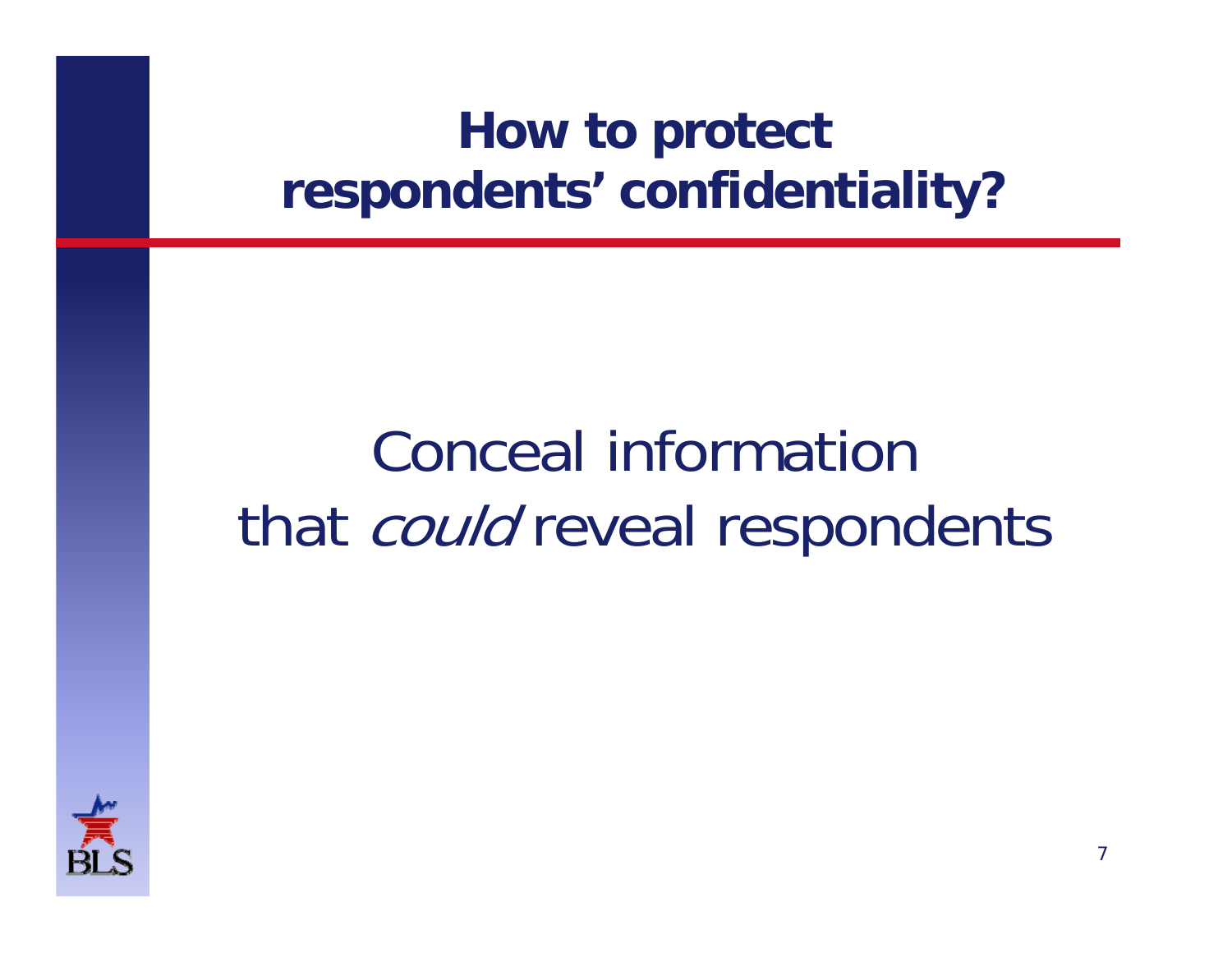Two stages:

■ Census removes *obvious* identifiers ■ BLS suppresses *data related* identifiers

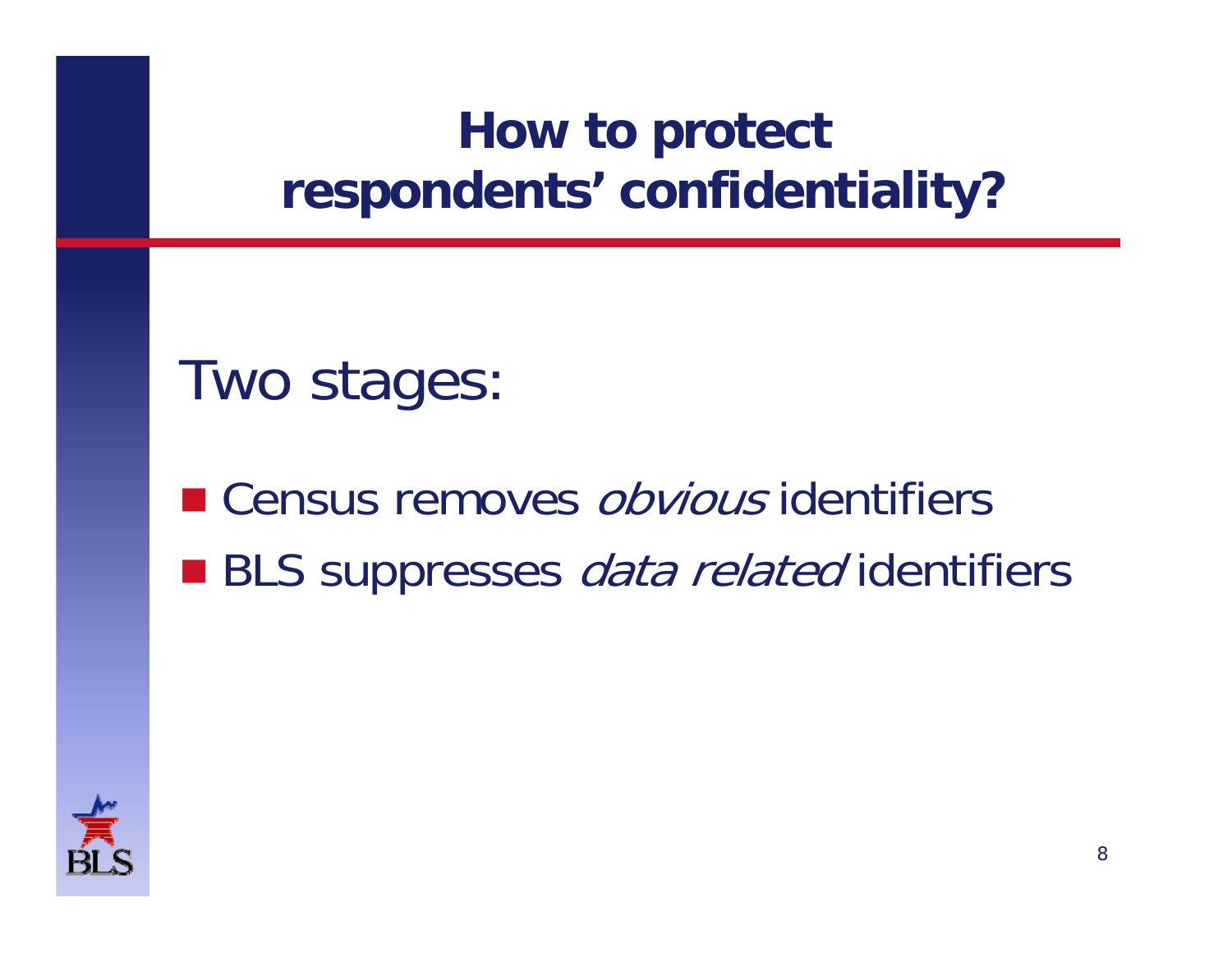- **Top-code**: Provide average of expenditures above threshold
- **Re-code**: Change metadata but provide numerical data
- **Suppress**: Delete numerical data or entire record

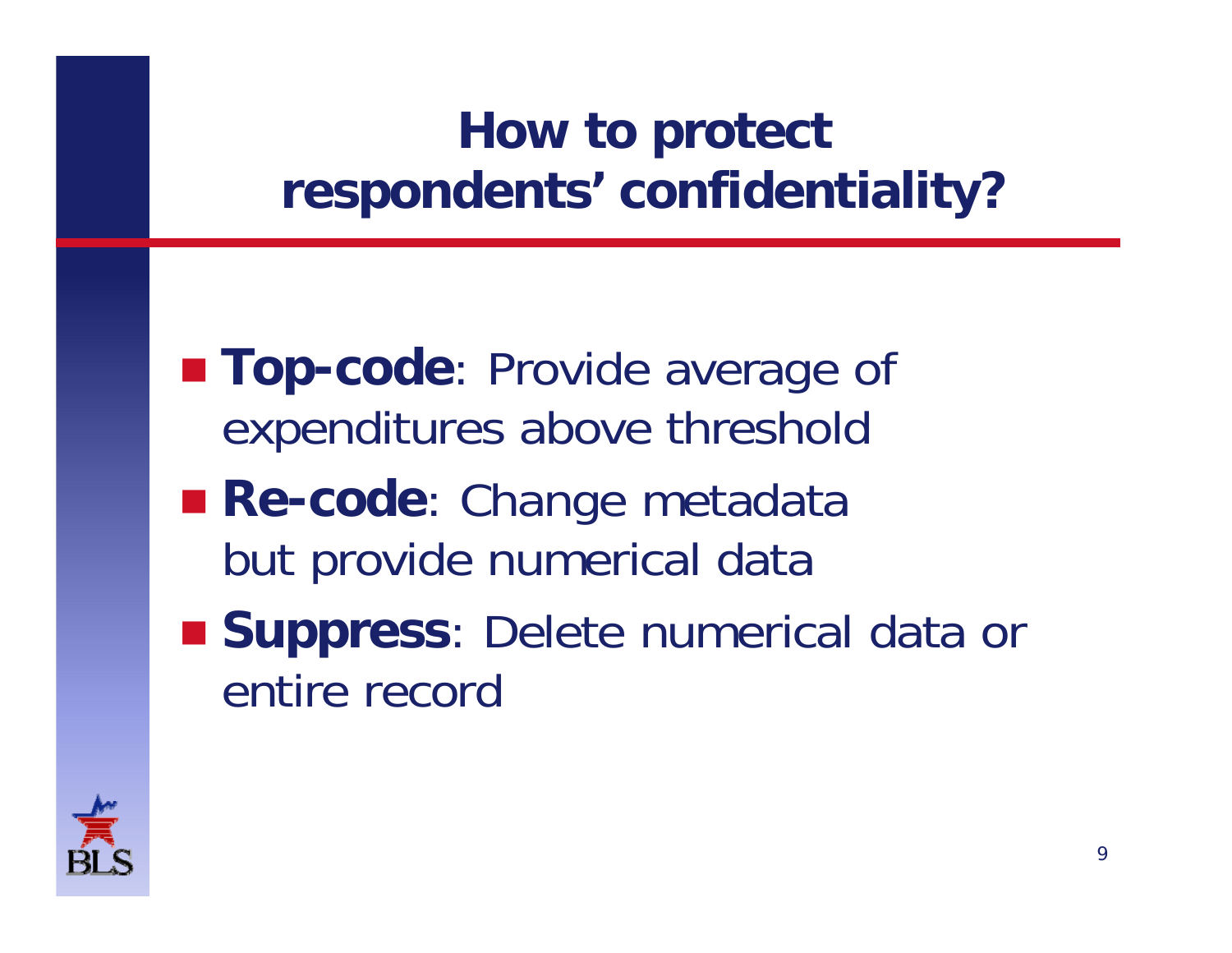**Top-code**: Provide average of expenditures above a threshold

- **Re-code**: Change metadata but provide numerical data
- Suppress: Delete numerical data or entire record

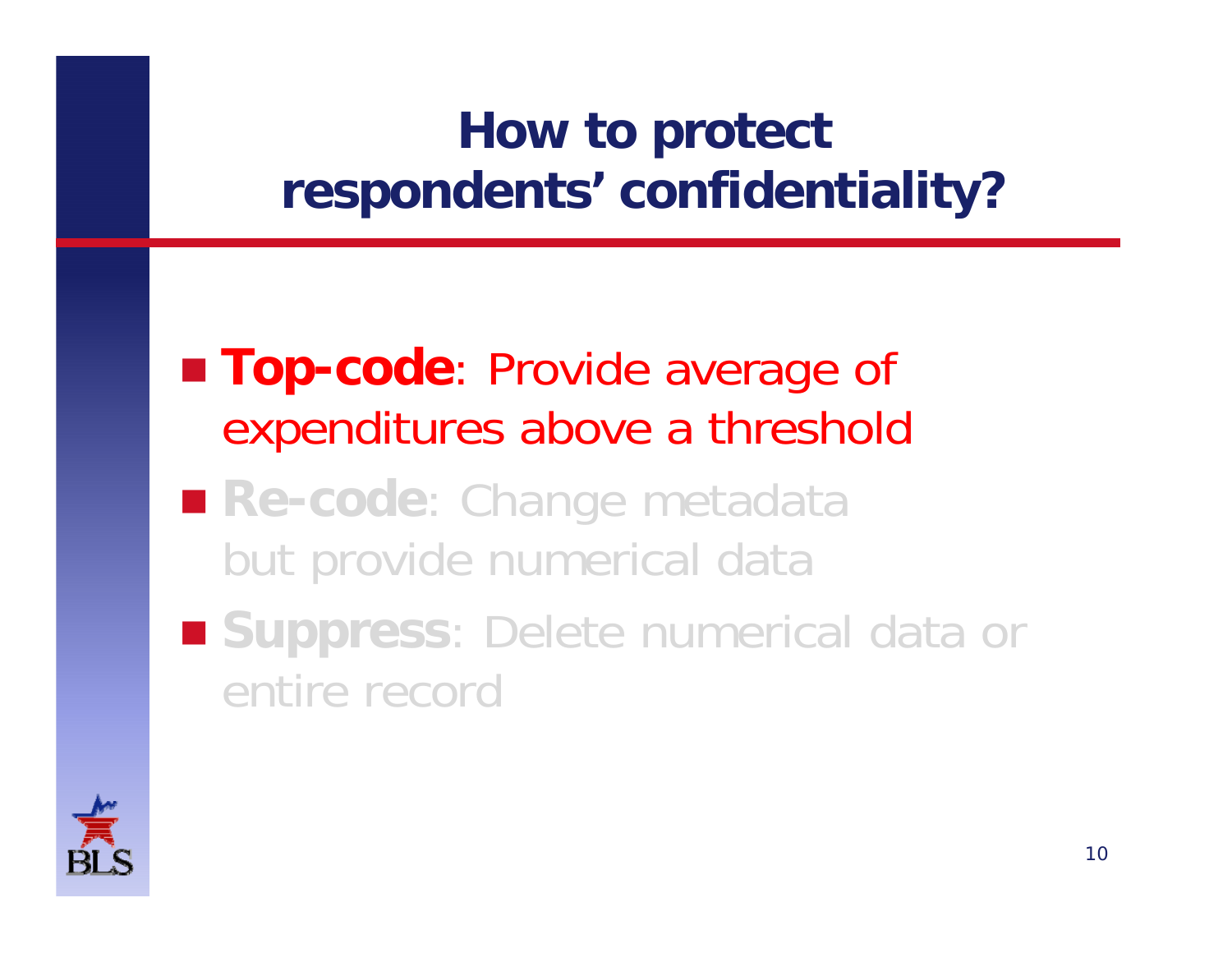## **How do we topcode?**

- **Determine critical value**
- **Find values exceeding critical value**
- Average values exceeding critical value
- Replace values with top-coded values

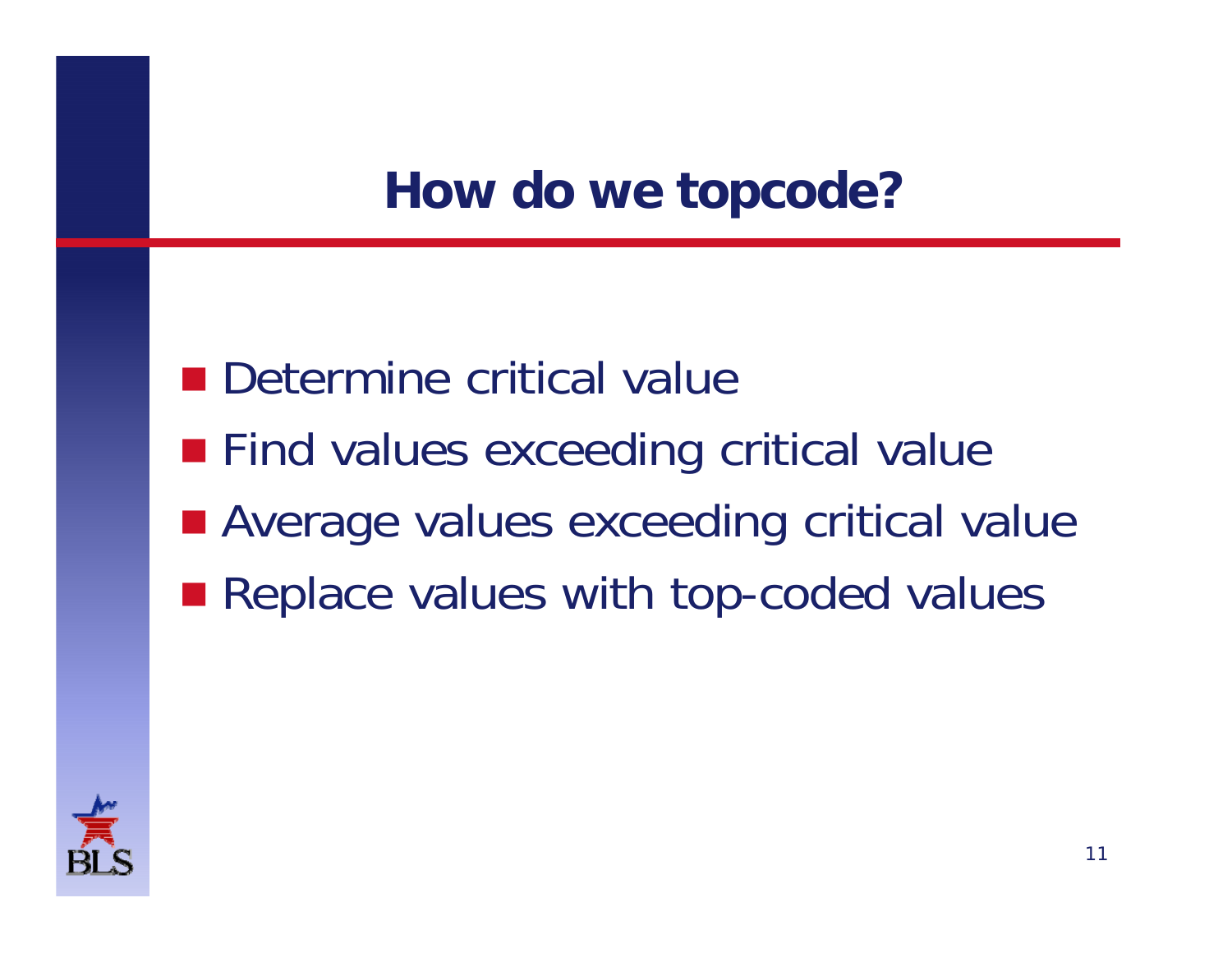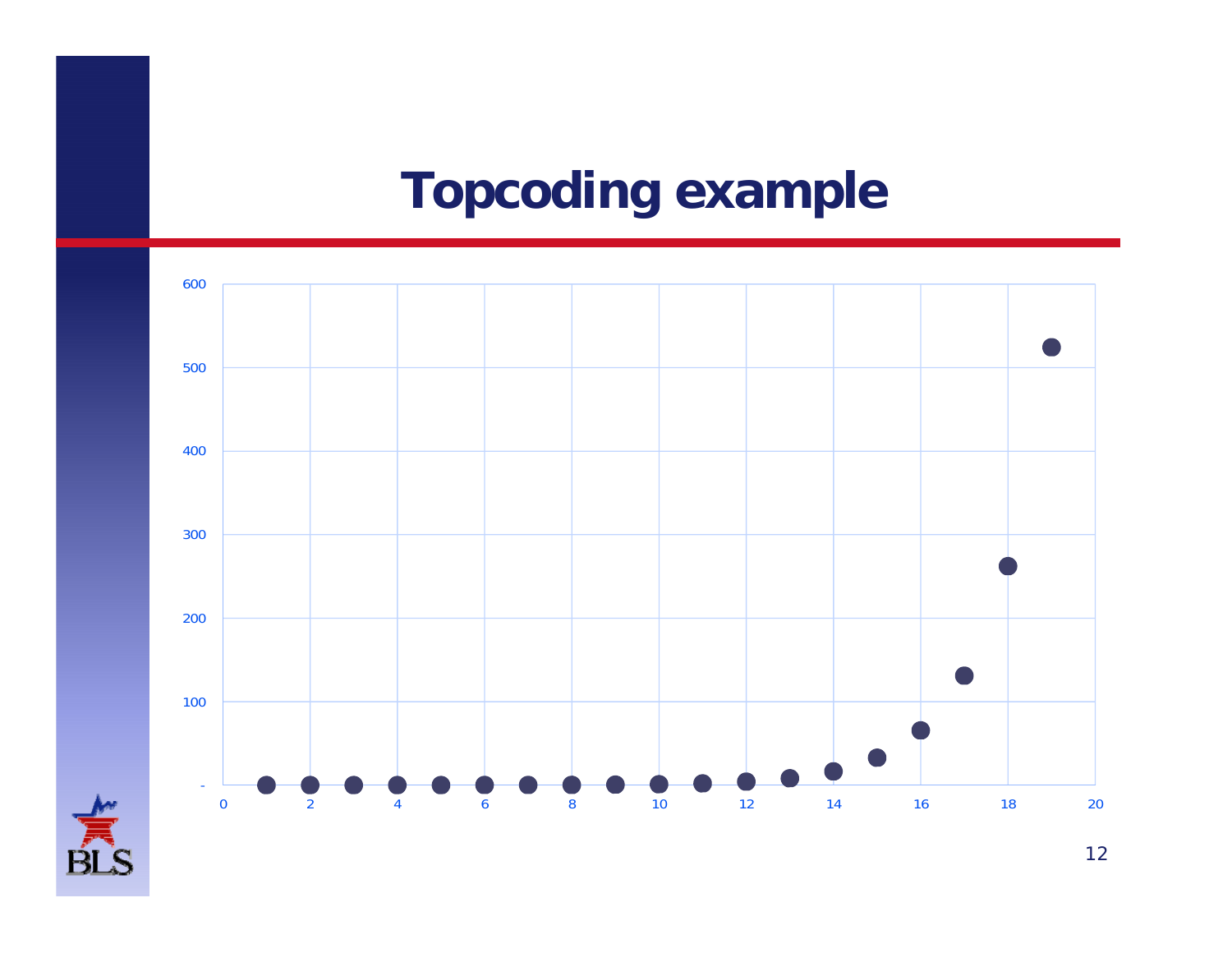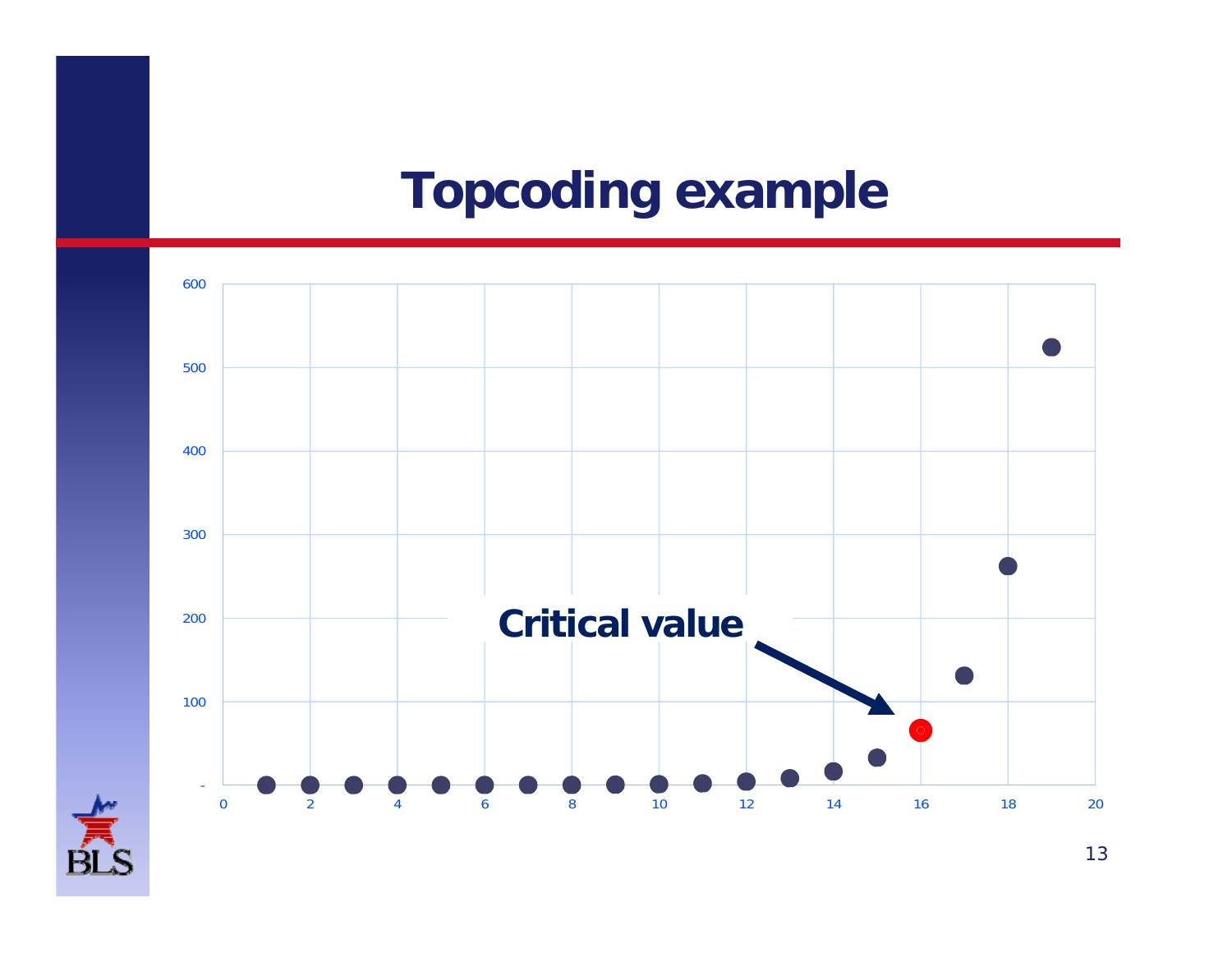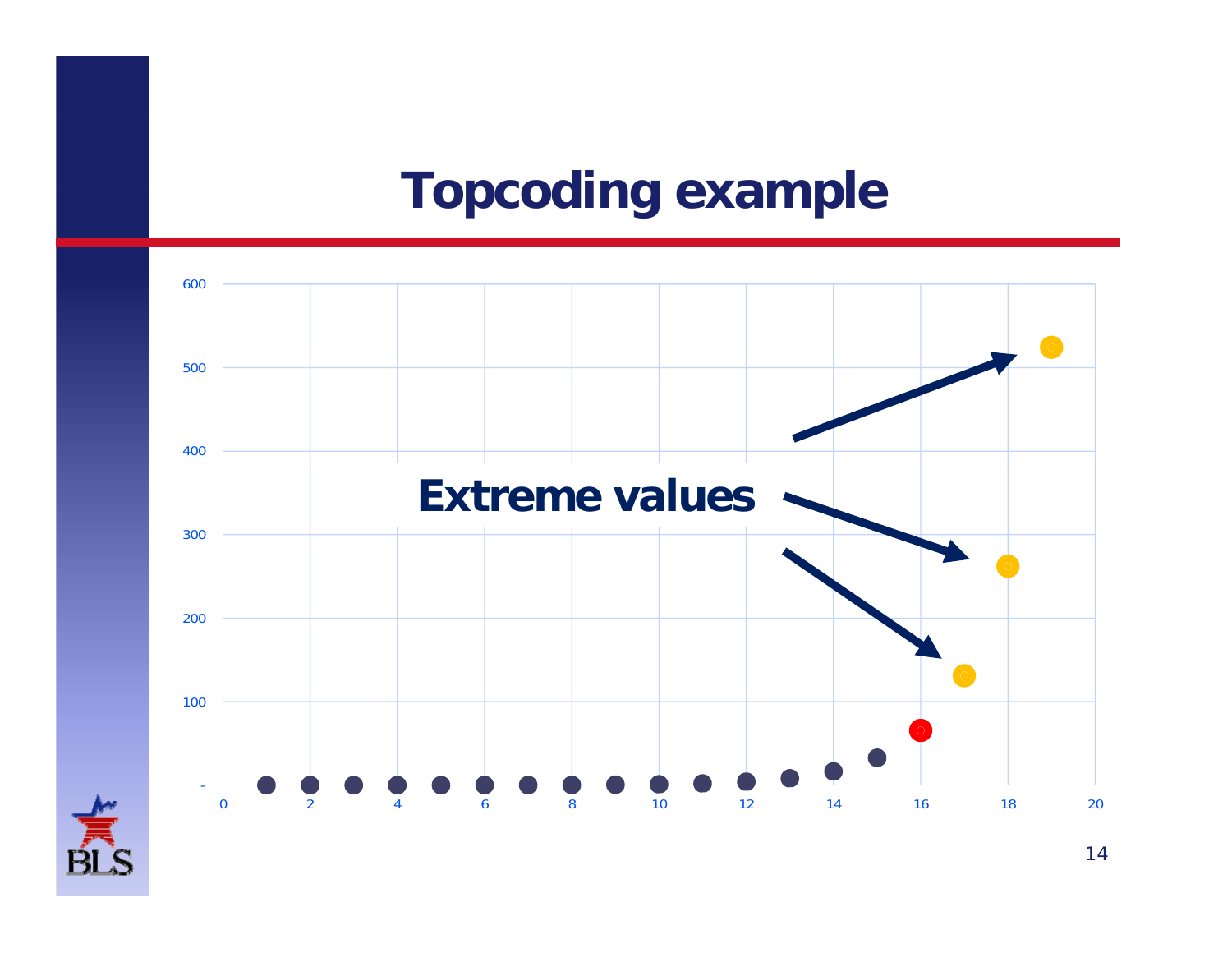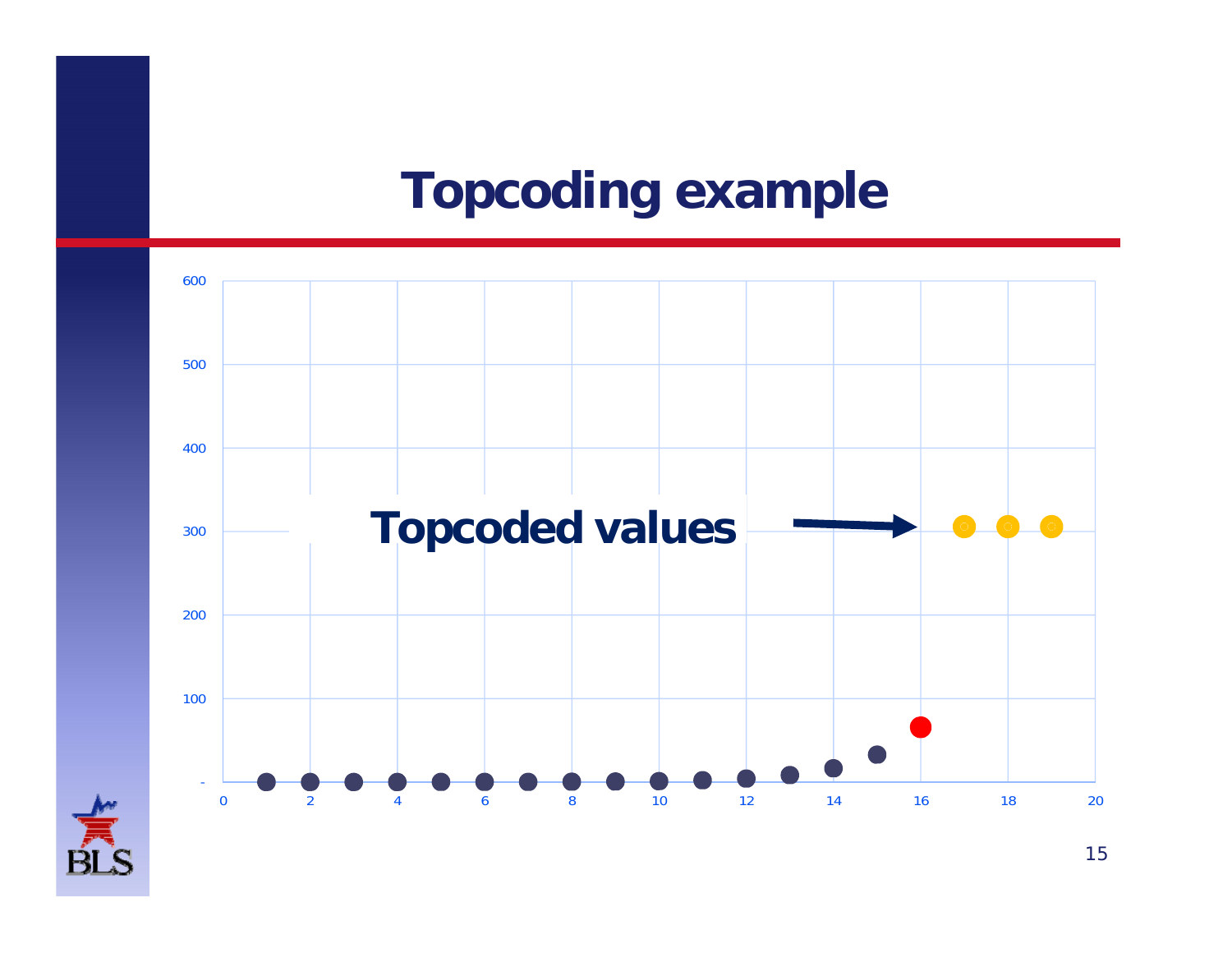## **How to determine critical values?**

#### **Percentiles**:

Population & expenditure: 99.5 % Sample: 97 %

## ■ Outside sources: If sample differs from population

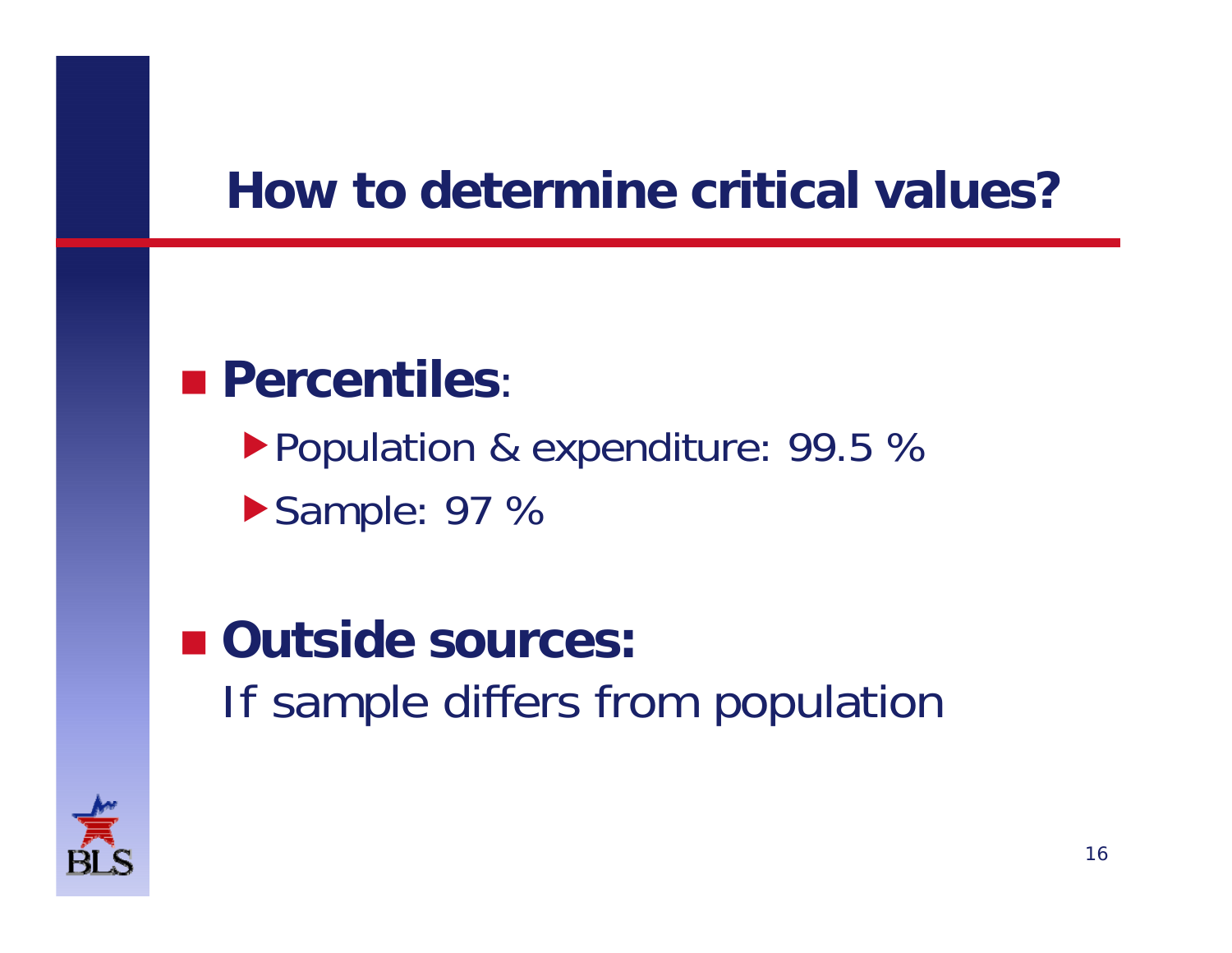## **Distribution in Sample**



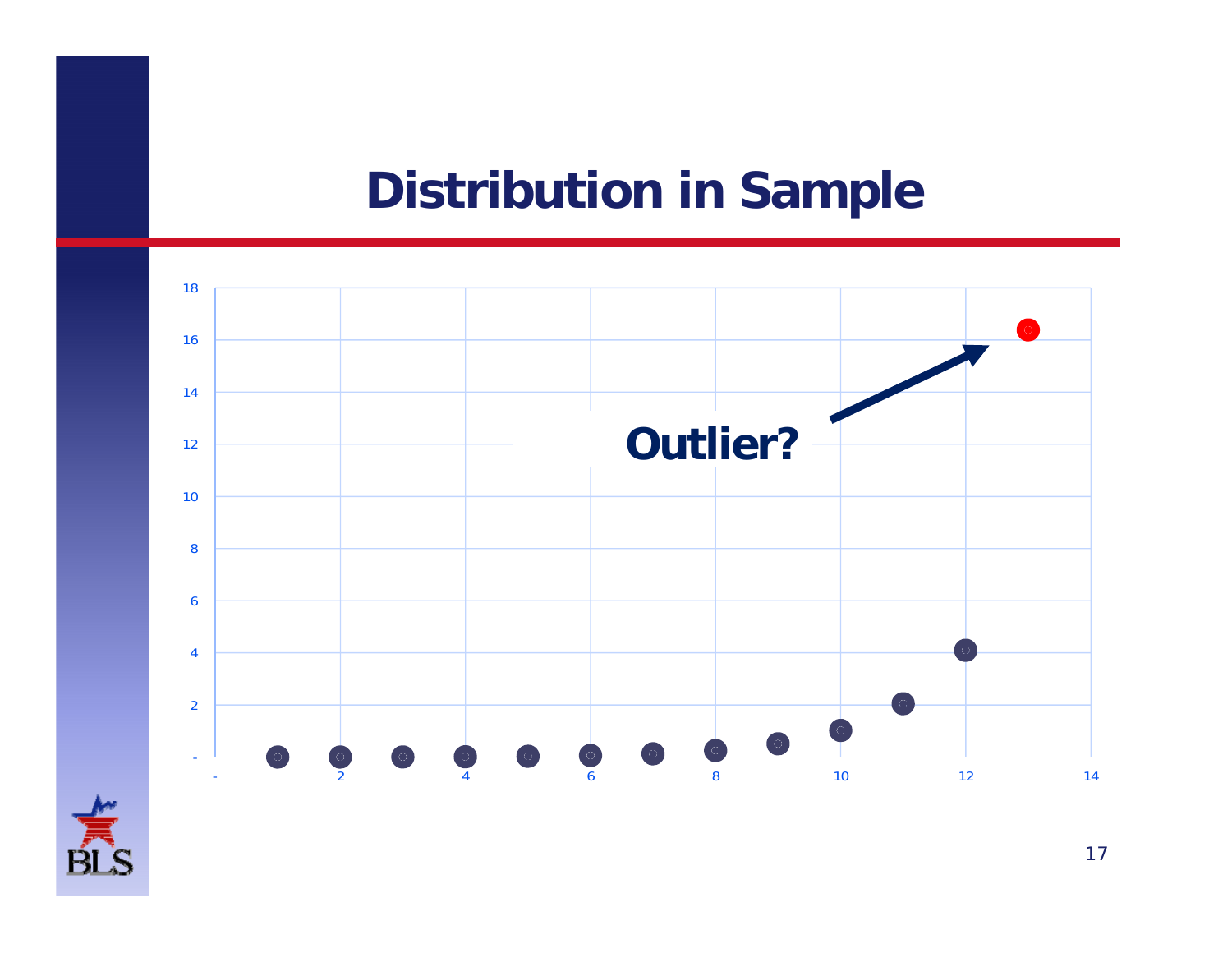#### **Distribution in Population**

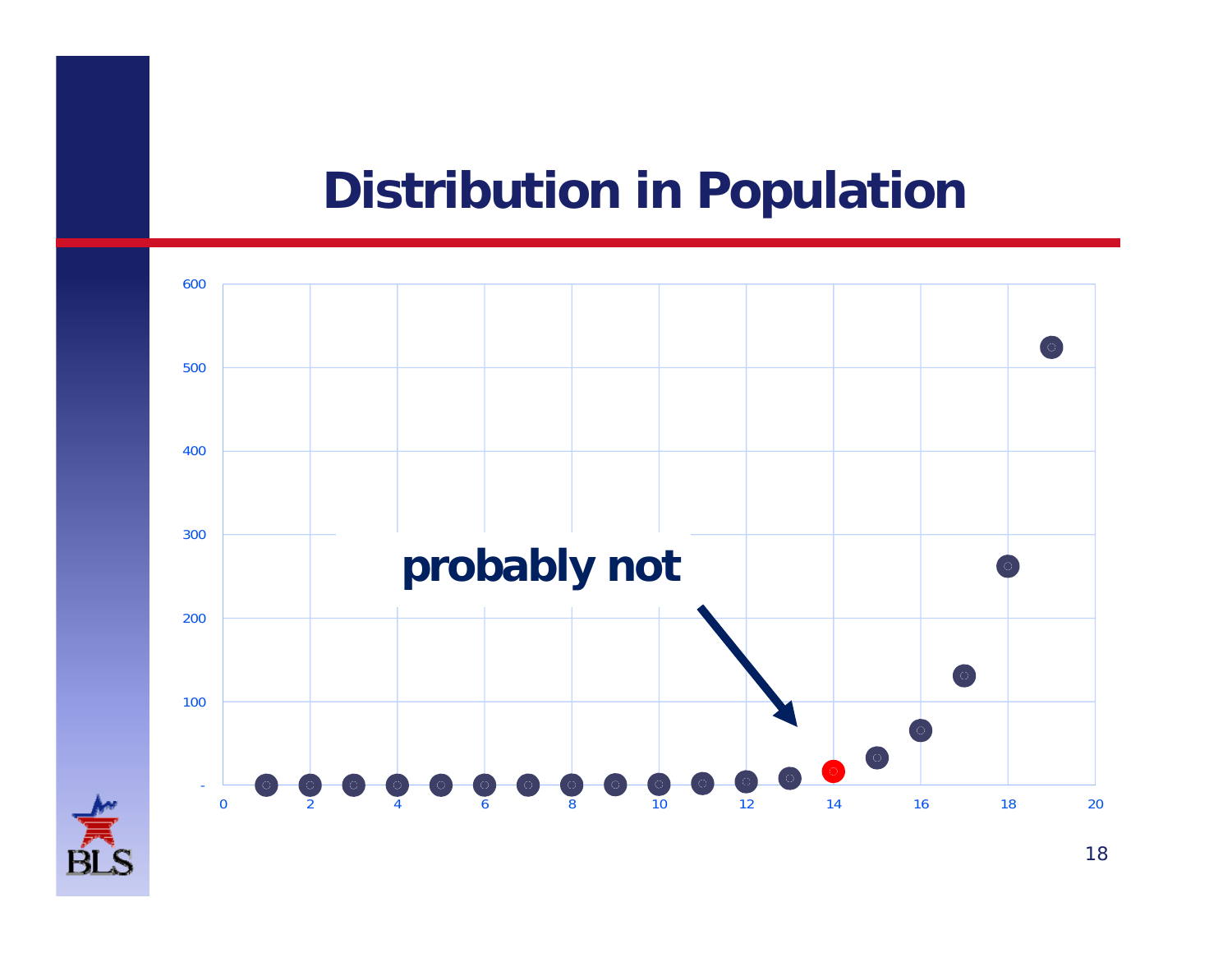**Top-code**: Provide average of expenditures above a threshold

- **Re-code**: Change metadata but provide numerical data
- Suppress: Delete numerical data or entire record

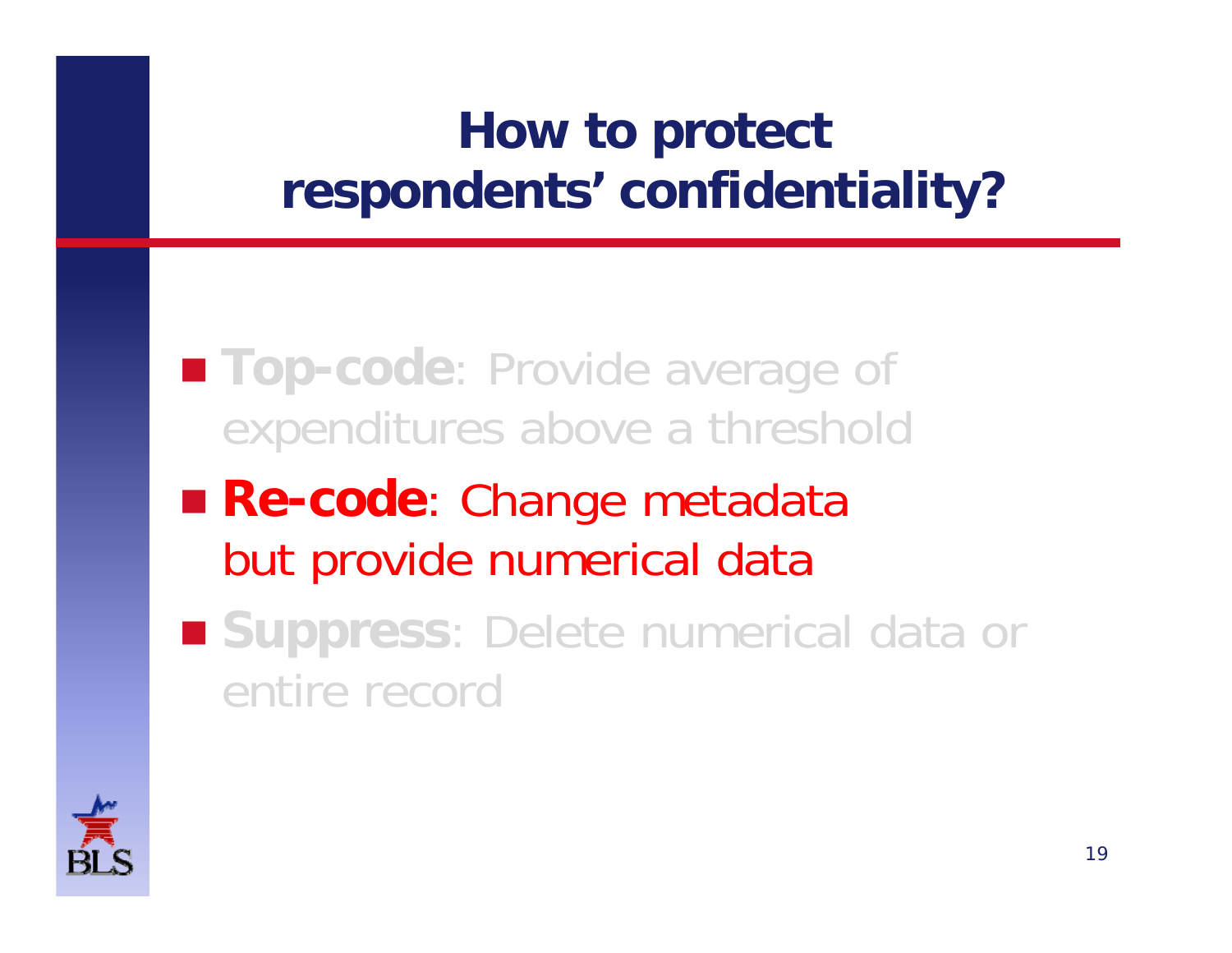## **How do we recode?**

**Find values that meet criteria** Determine method: Generalize infoChange info **Replace original metadata** with recoded metadata

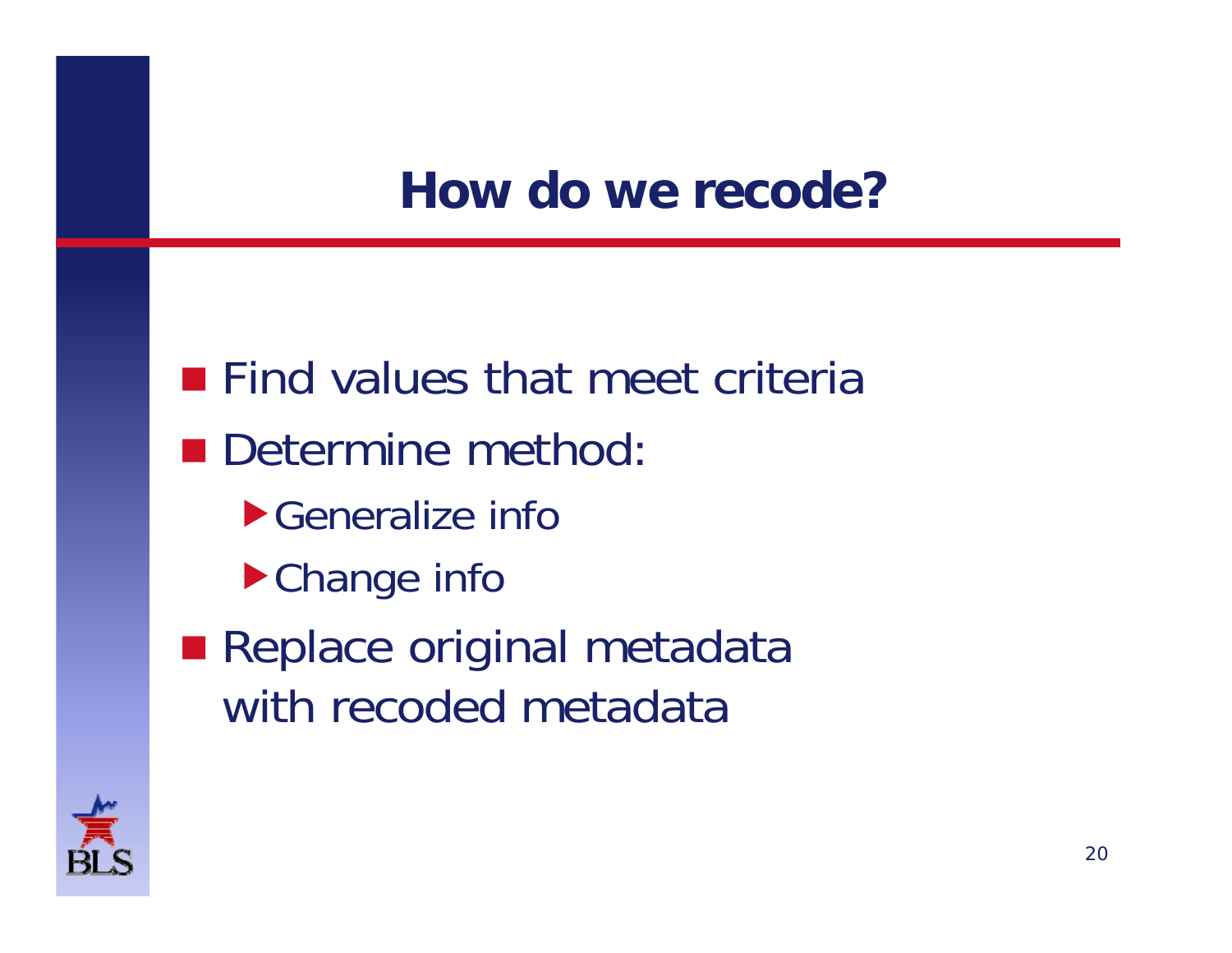#### **Re-code: Generalize information**

**Broaden production year of cars** From Toyota Corolla 1999 ▶ To Toyota Corolla 1990s



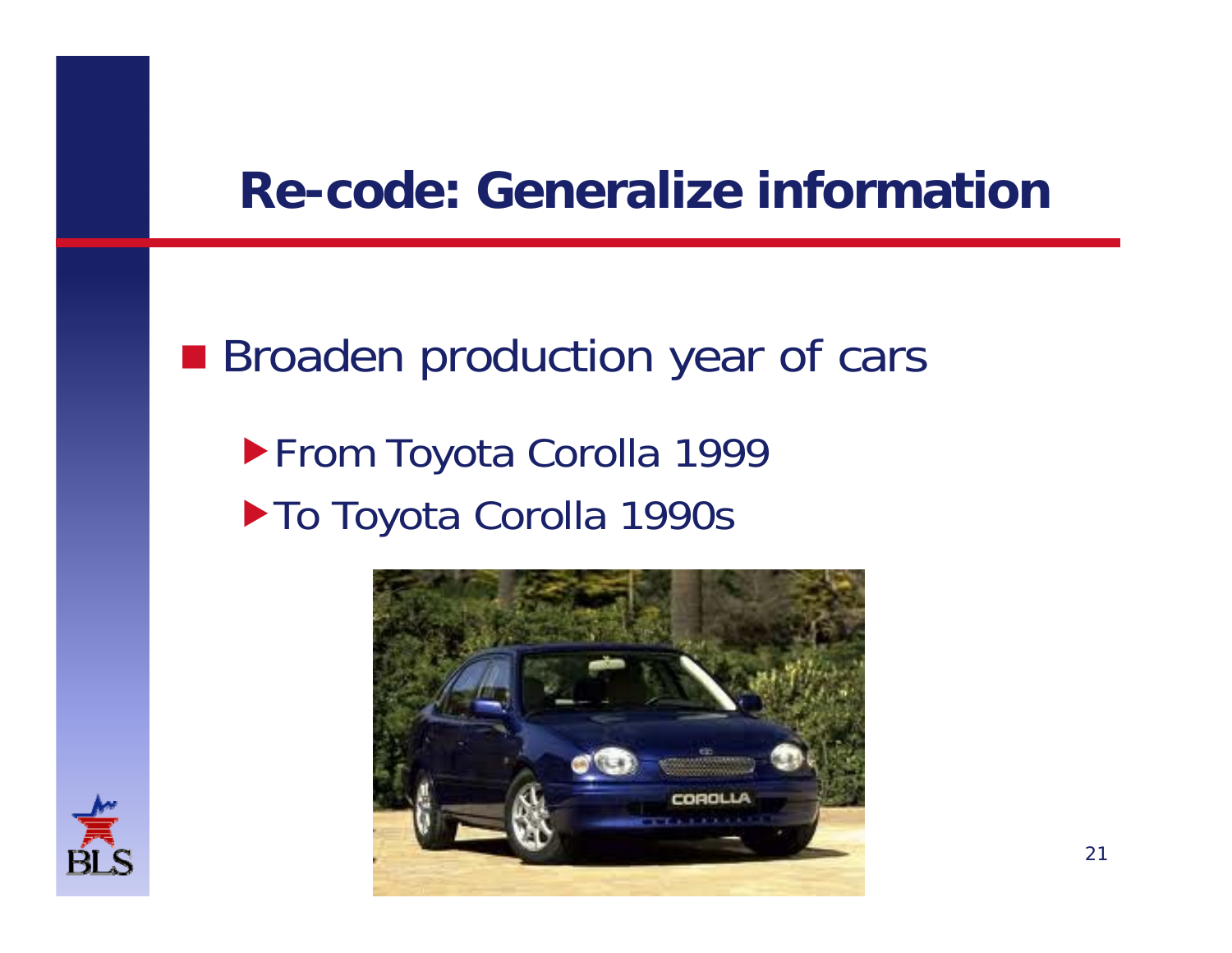## **Re-code: Change information**

■ Change data to comparable data ■ Change respondents' age over 82 to 87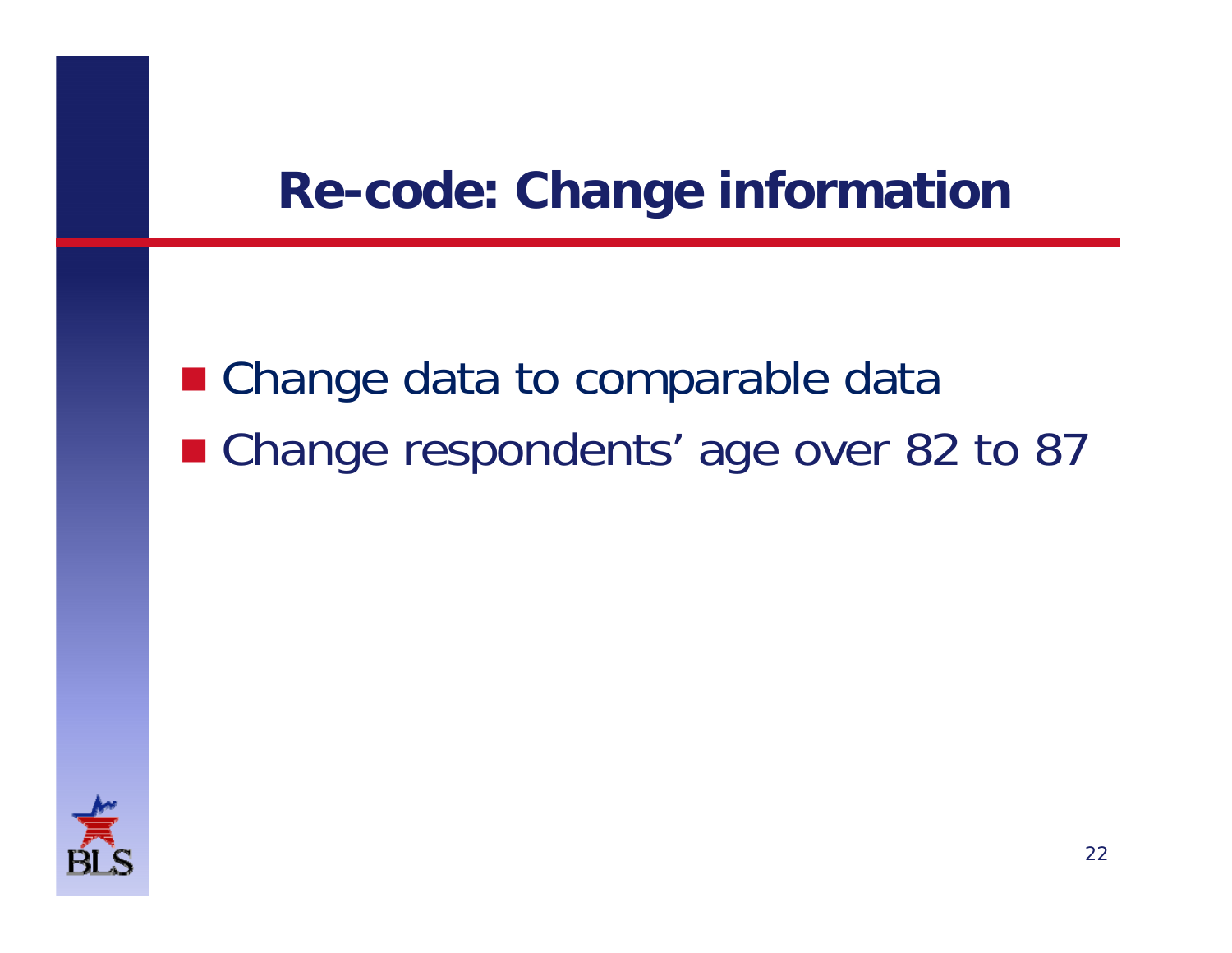**Top-code**: Provide average of expenditures above a threshold

 **Re-code**: Change metadata but provide numerical data

 **Suppress**: Delete numerical data or entire record

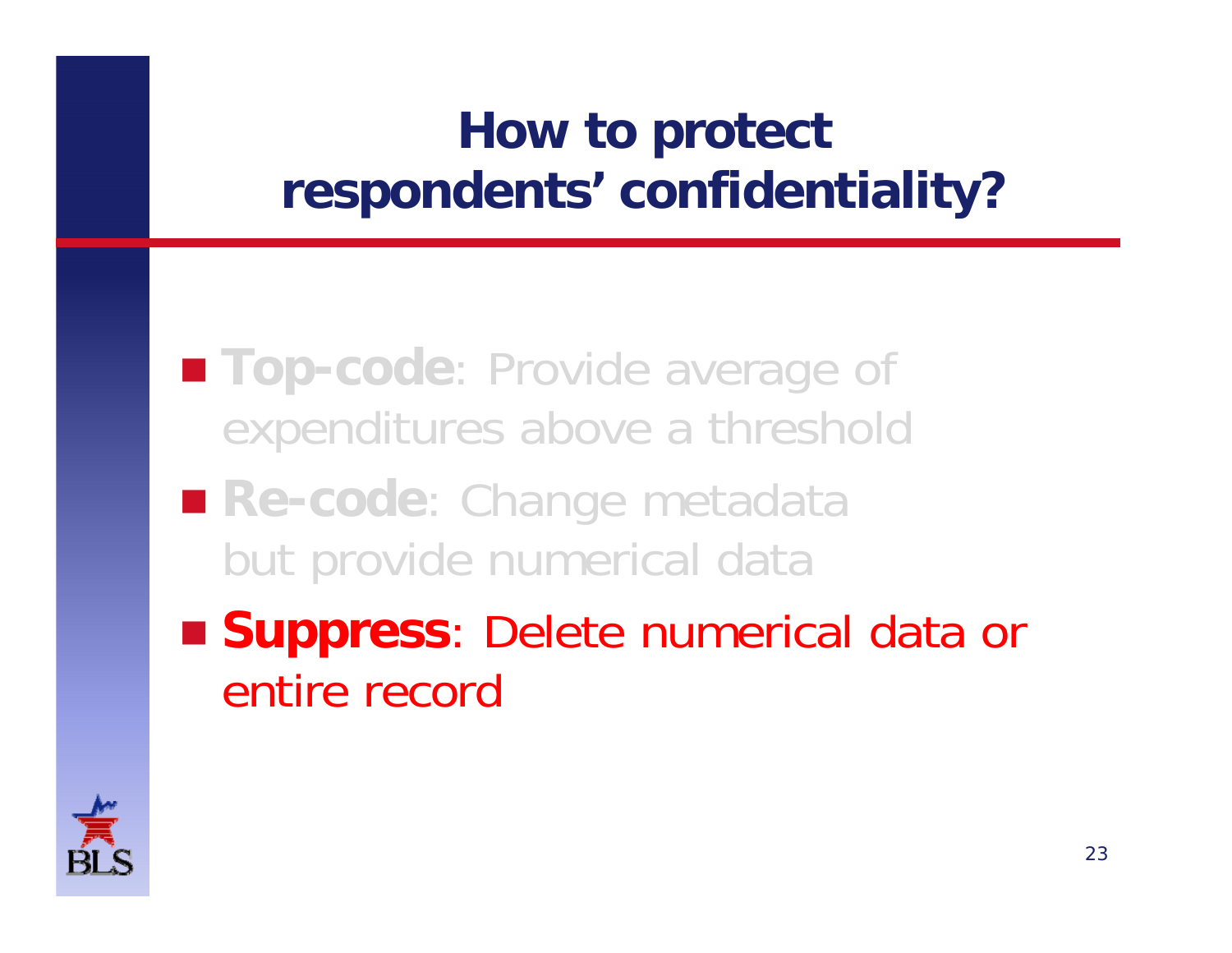#### **Suppress**

## Delete the reported data or delete the entire record



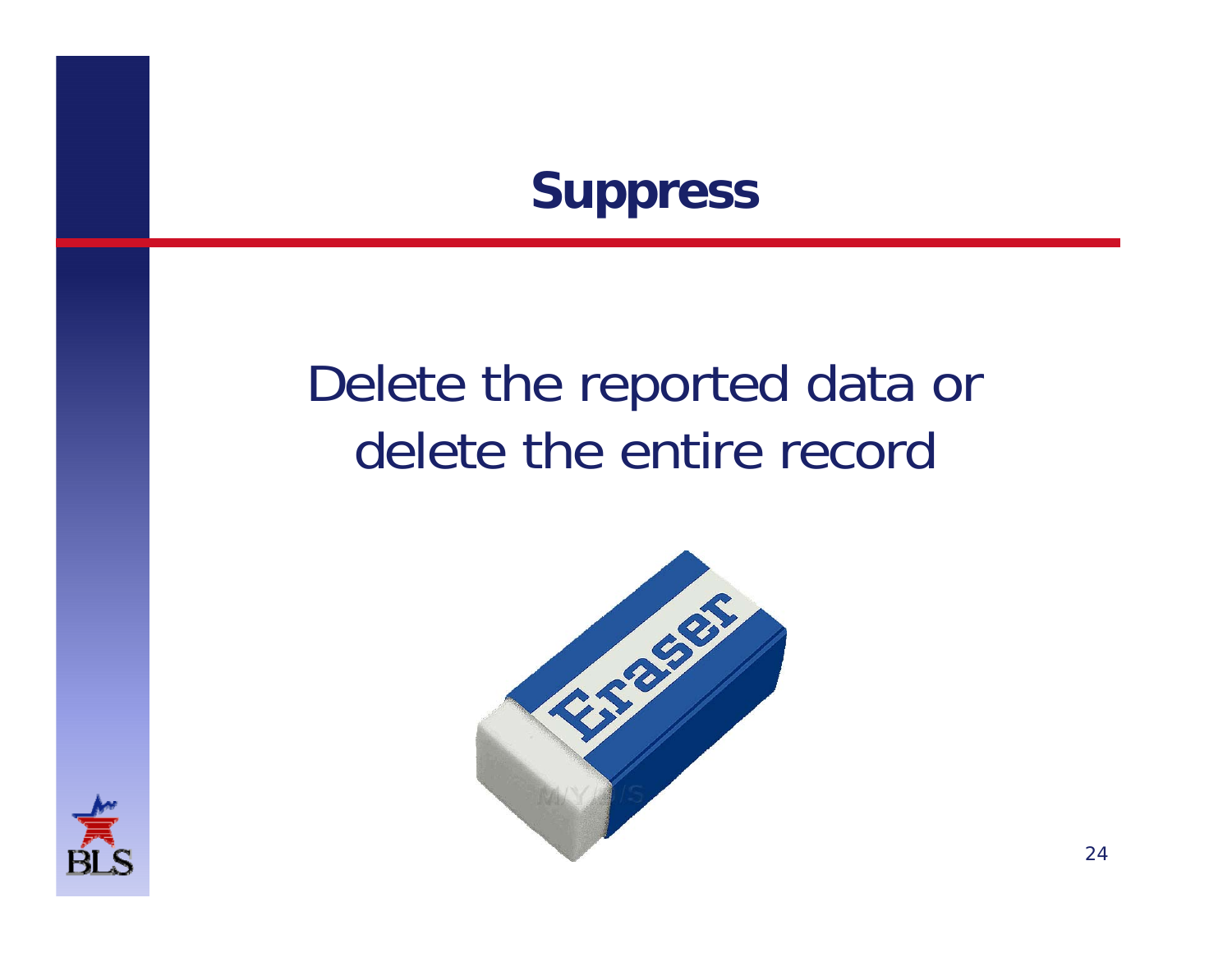## **How to suppress?**

- **Blank out numerical value** but maintain metadata
- **Erase entire record**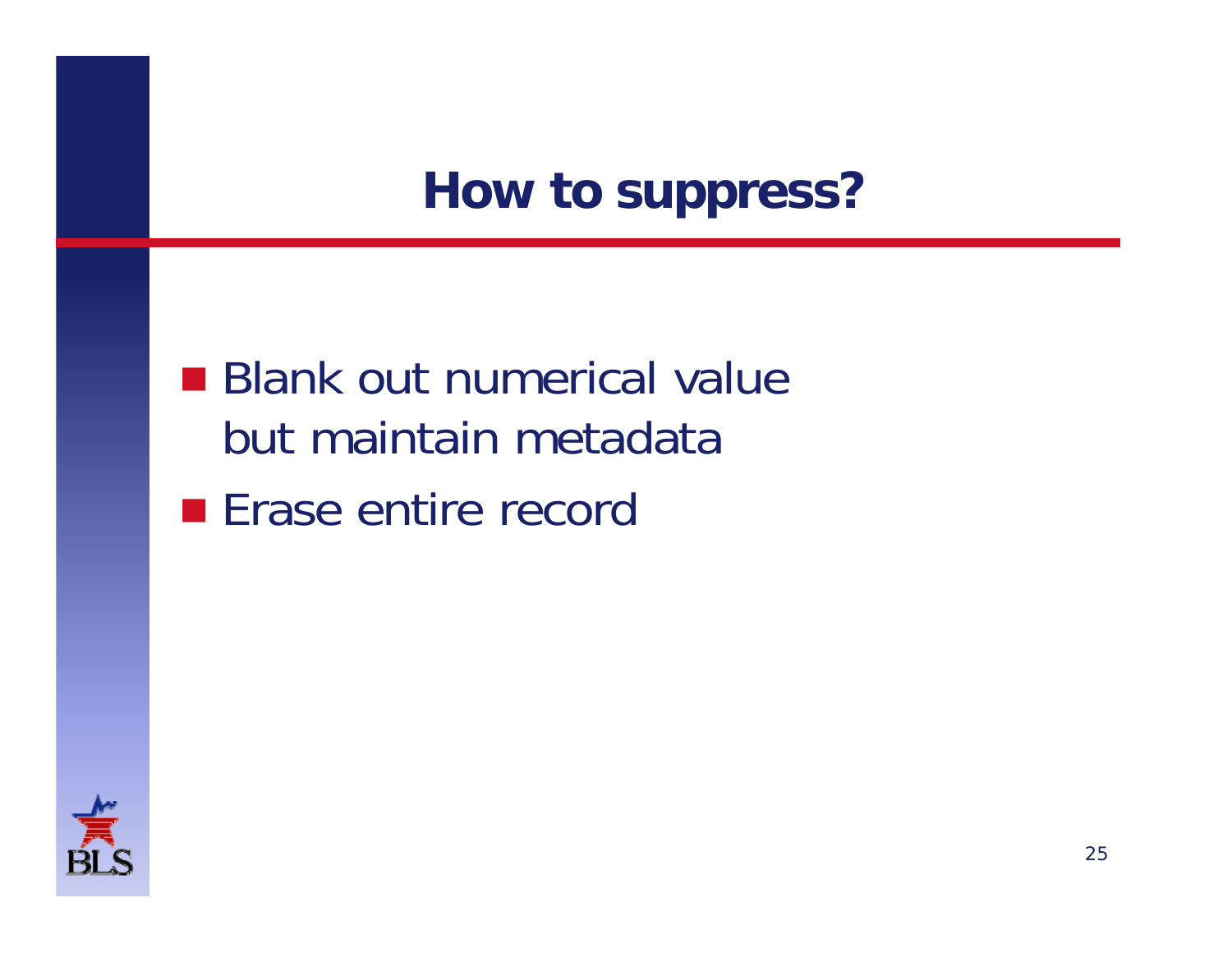## **Suppression**

## **Blanking numerical data**

- ▶ Blank values of normal but infrequent purchases
- Example: Specialized mortgages

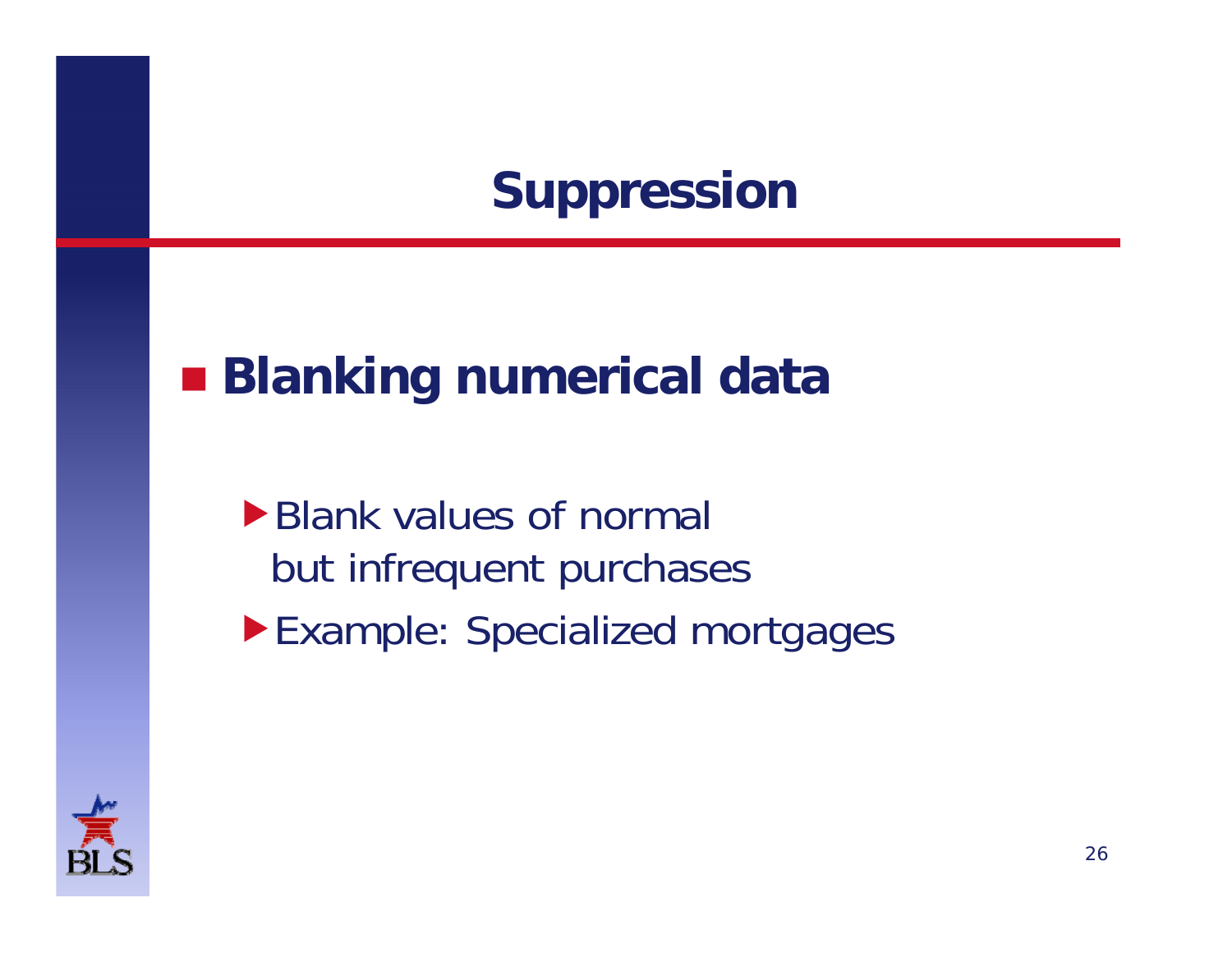## **Suppression**

## **Complete eradication**

**Erase entire record** Example: Airplane purchase

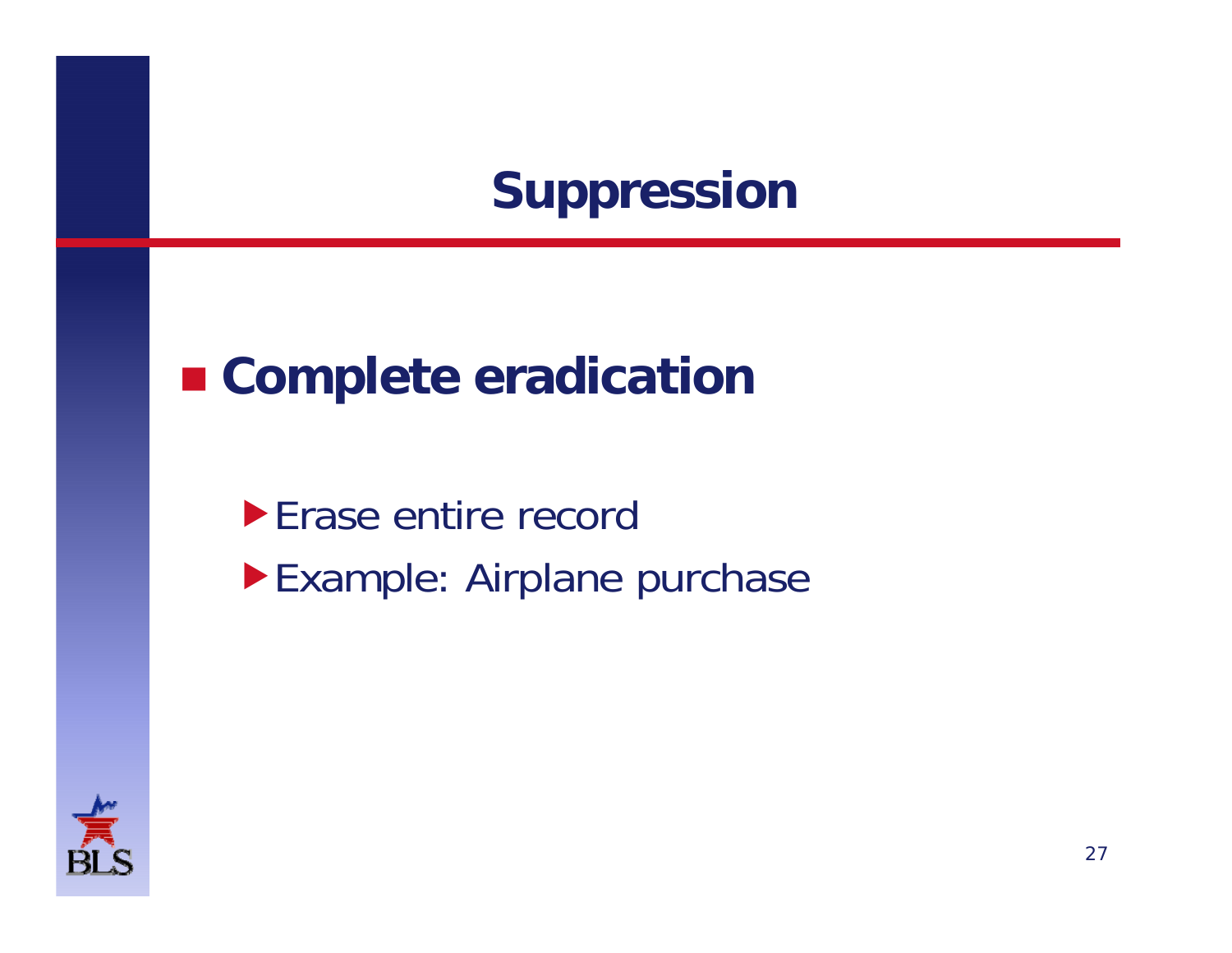#### **Reverse engineering**



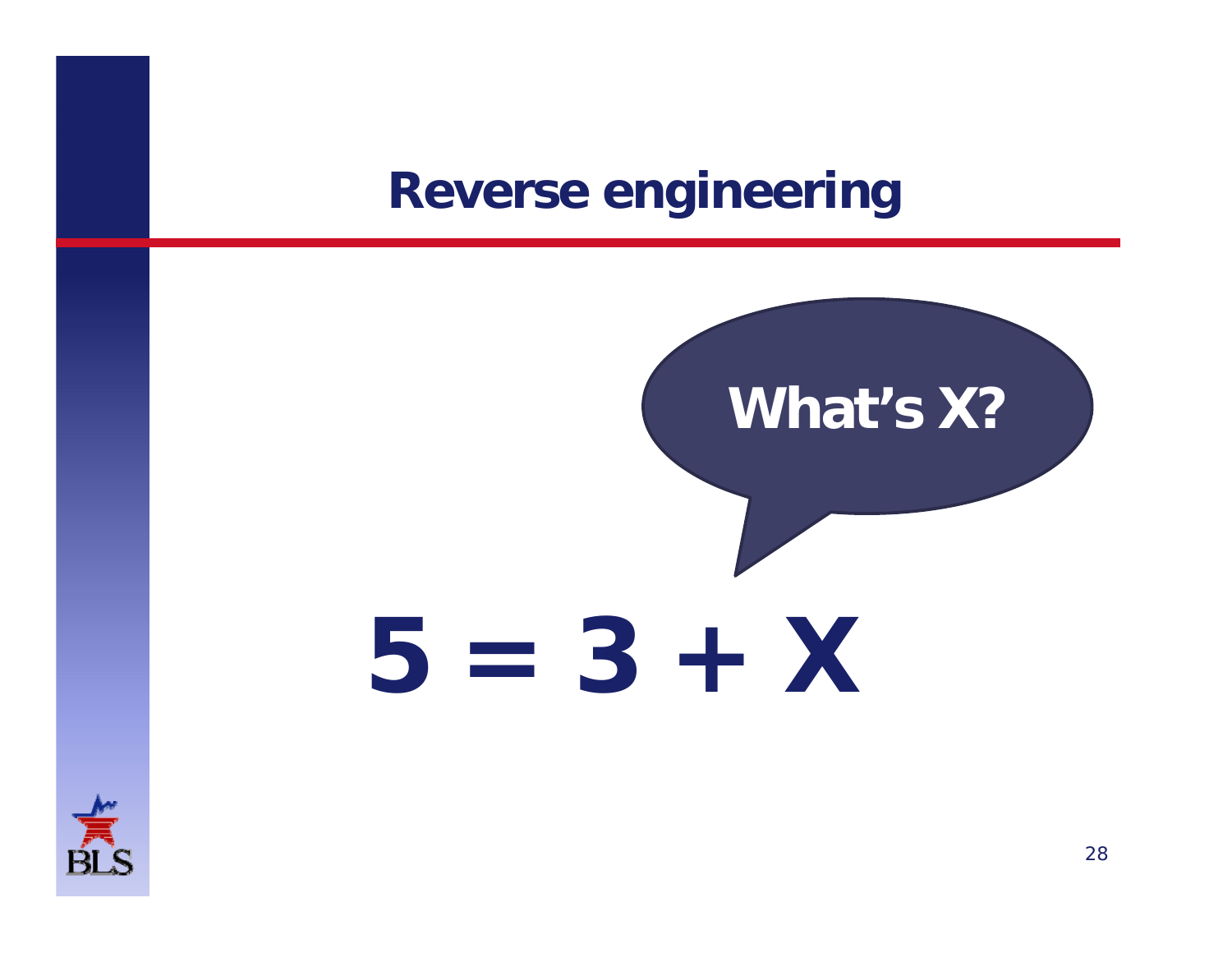## **Reverse engineering**

## Prevent the use of available information to deduce protected information

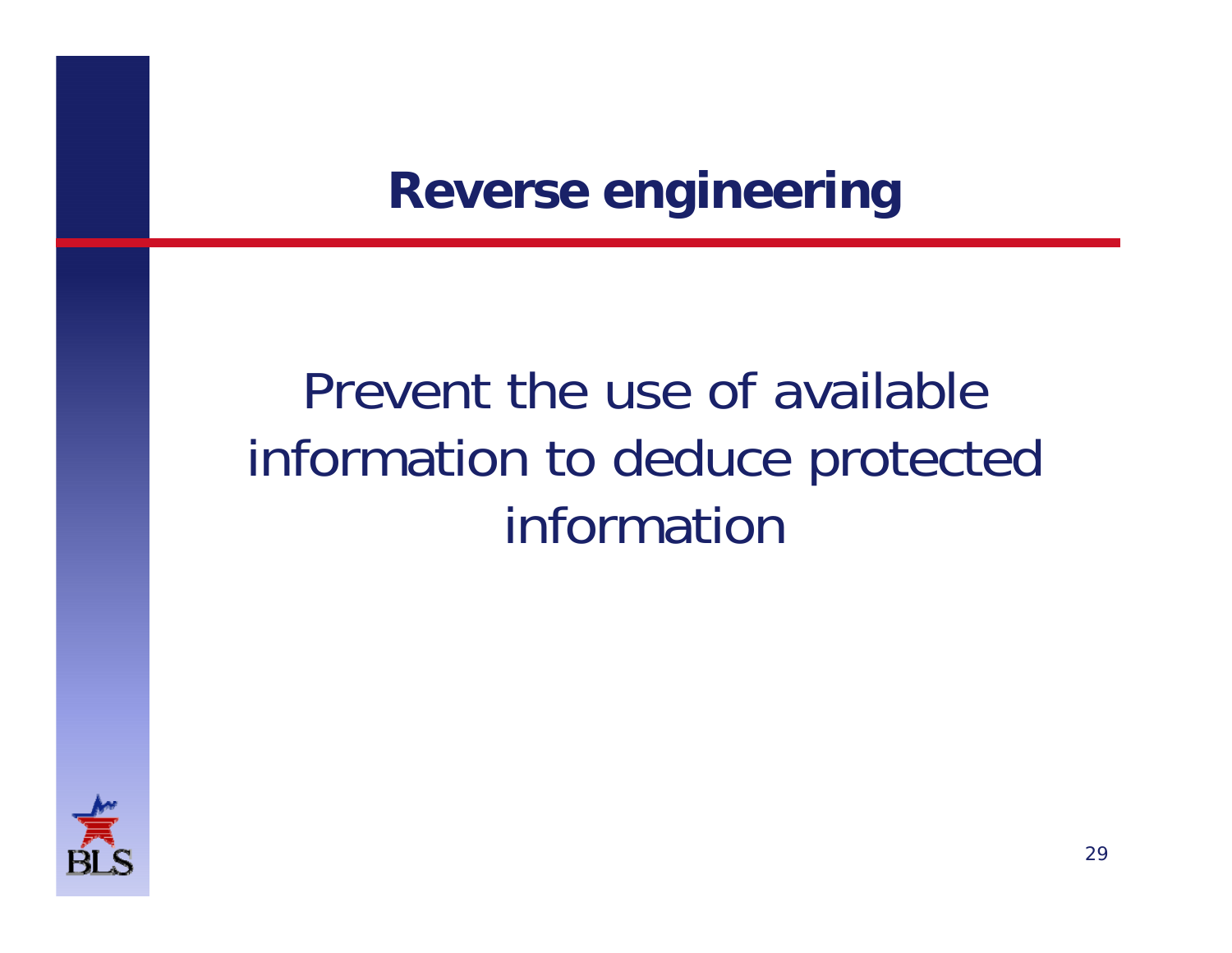## **How to prevent reverse engineering?**

**Find protected values Protect them in all locations Protect related values**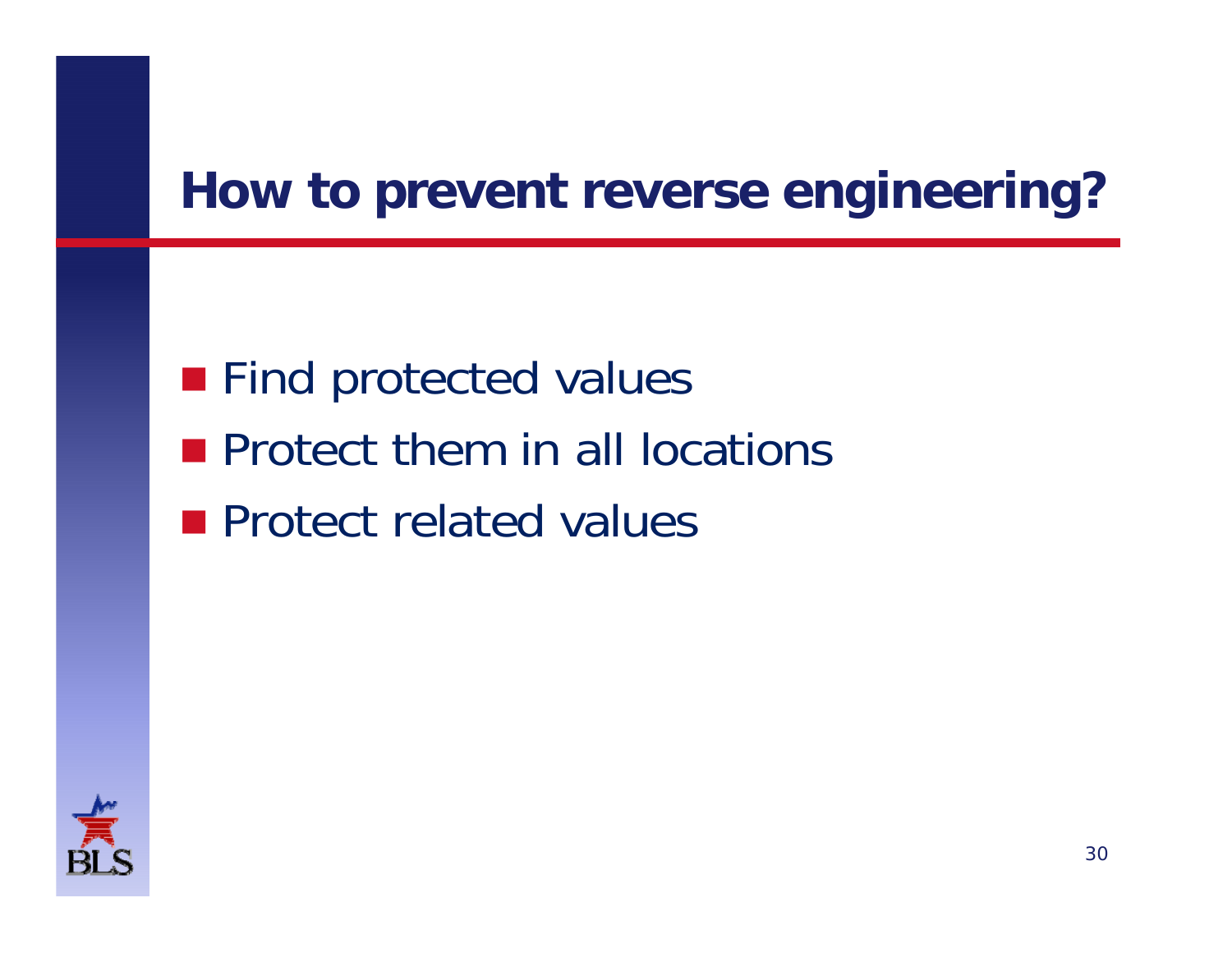## **Reverse engineering**

#### ■ Scenarios

Within file **Across files** 

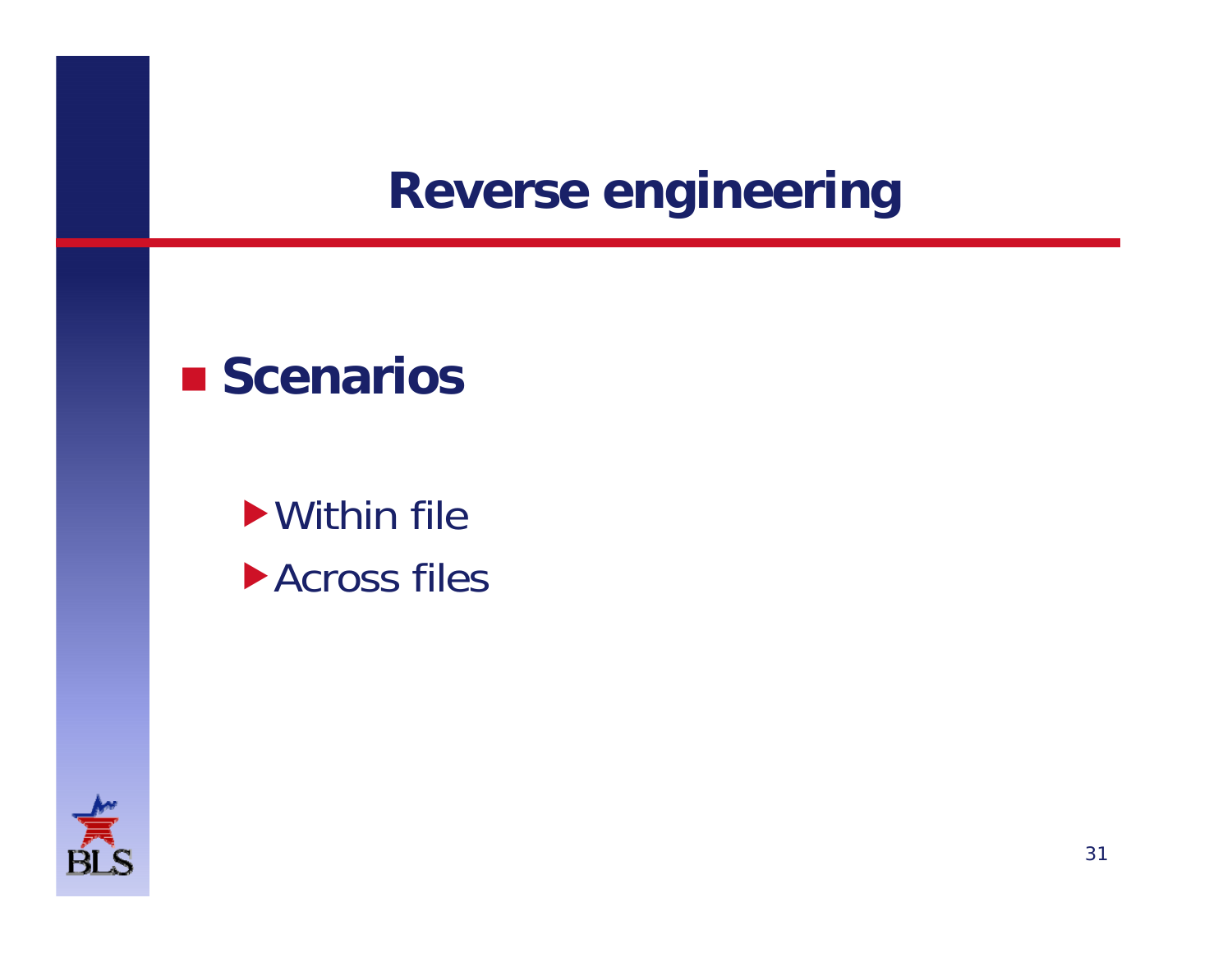- Income = Wage + taxes  $1000 = 800 + 200$
- $1000 = 750 + 200$
- $\blacksquare$  950  $\blacksquare$  = 750  $\blacksquare$  + 200

■ Critical value: 700 ■ Topcode value: 750

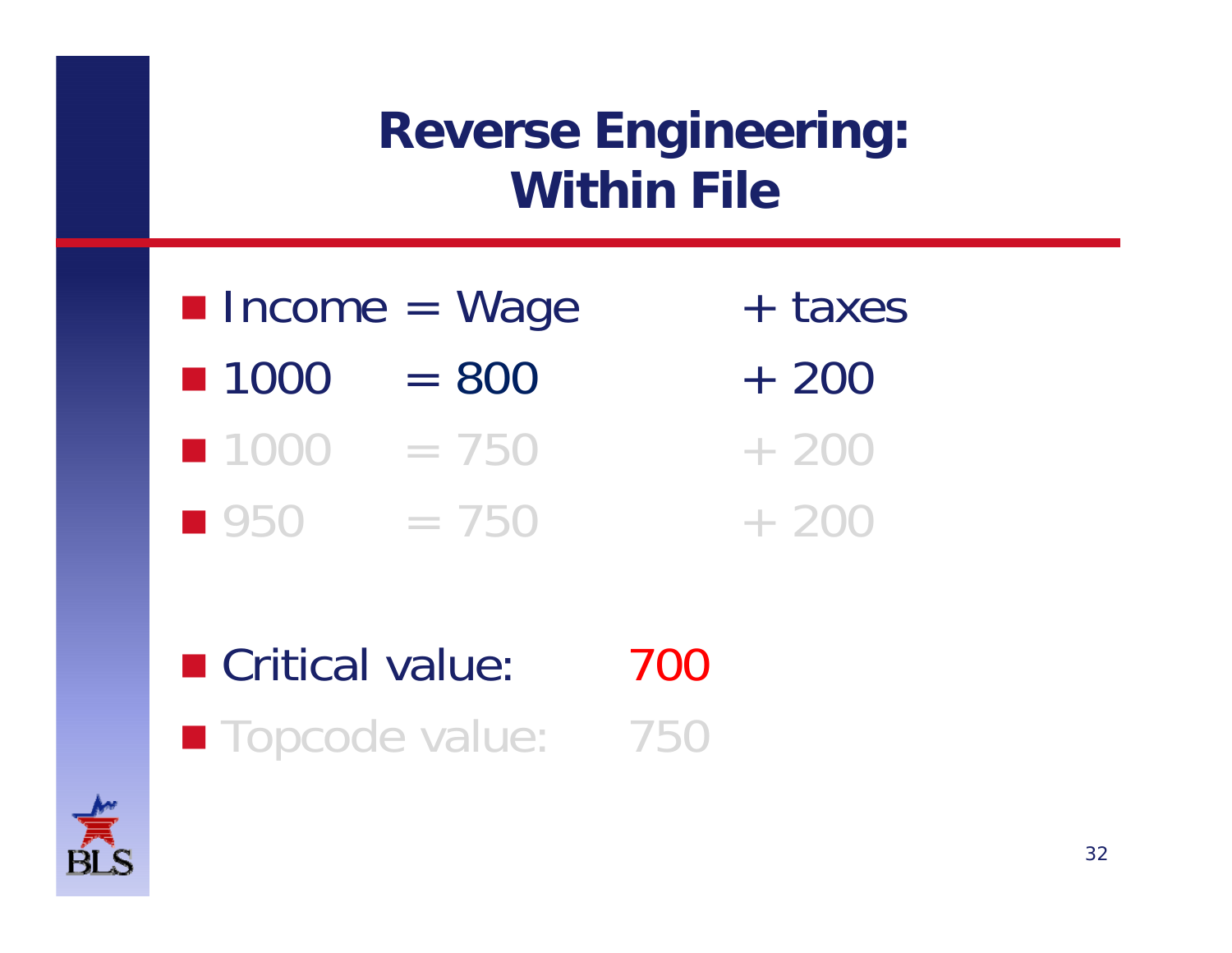|                    | $\blacksquare$ Income = Wage | + taxes |
|--------------------|------------------------------|---------|
| ■ 1000             | $= 800$                      | $+200$  |
| ■ 1000             | $=$ /50                      | $+200$  |
| $\blacksquare$ 950 | $= 750$                      | $+200$  |

■ Critical value: 700 ■ Topcode value: 750

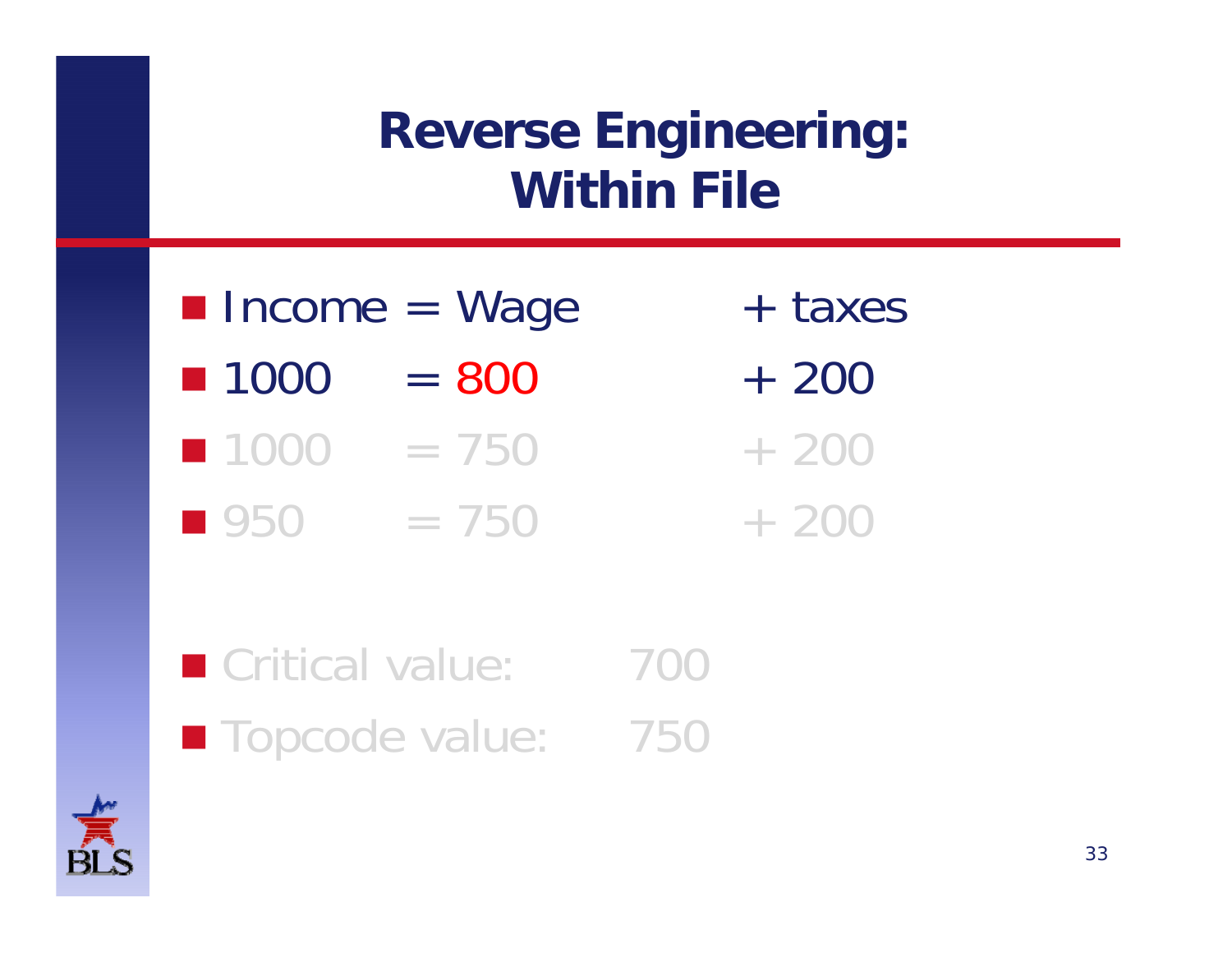- Income = Wage + taxes  $1000 = 800 + 200$  $1000 = 750 + 200$
- $\blacksquare$  950  $\blacksquare$  = 750  $\blacksquare$  + 200
- Critical value: 700 ■ Topcode value: 750

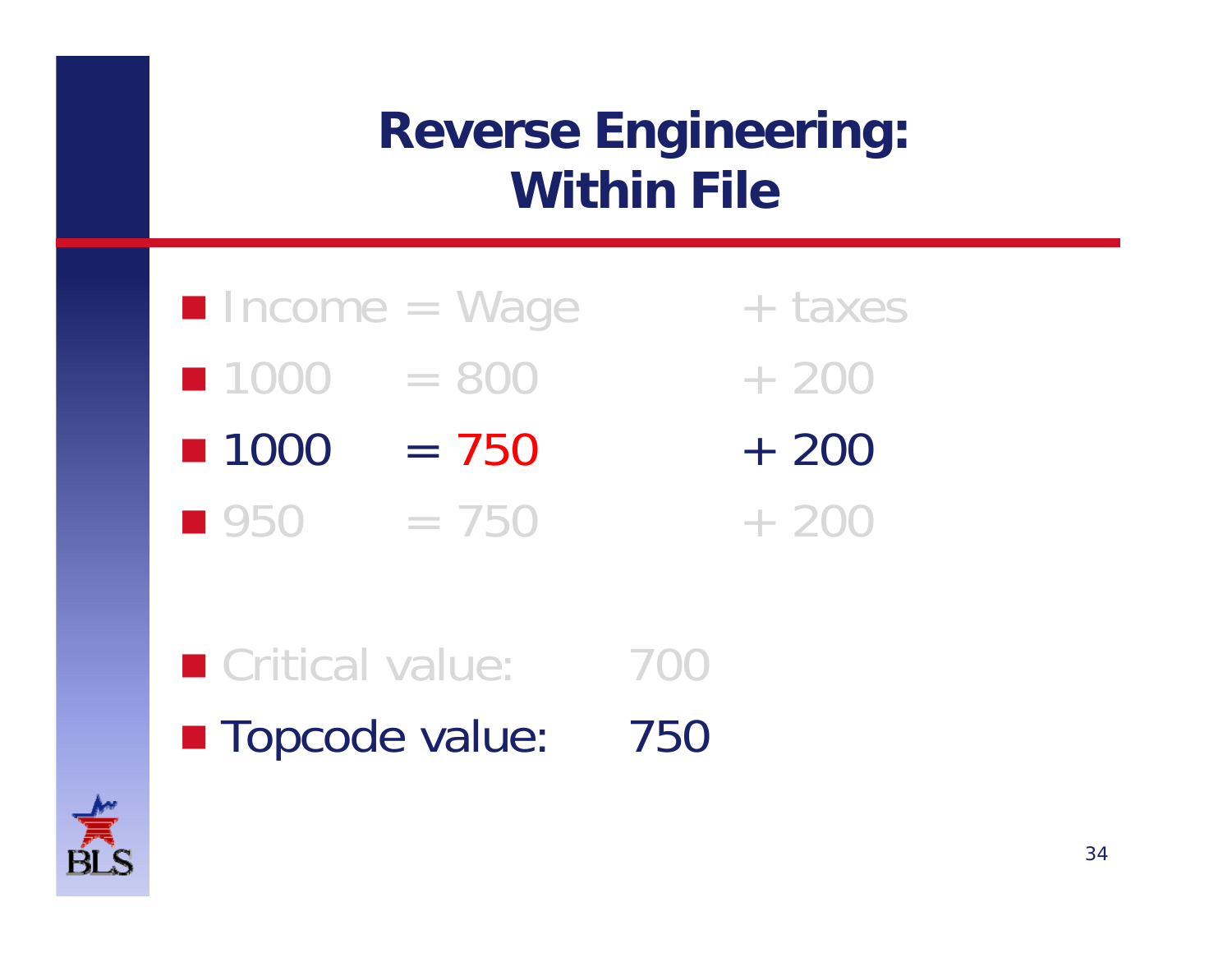| <b>n</b> Income = Wage    |         | + taxes |
|---------------------------|---------|---------|
| $\blacksquare$ 1000 = 800 |         | $+200$  |
| ■ 1000                    | $= 750$ | $+200$  |
| ■ 950                     | $= 750$ | $+200$  |

■ Critical value: 700 ■ Topcode value: 750

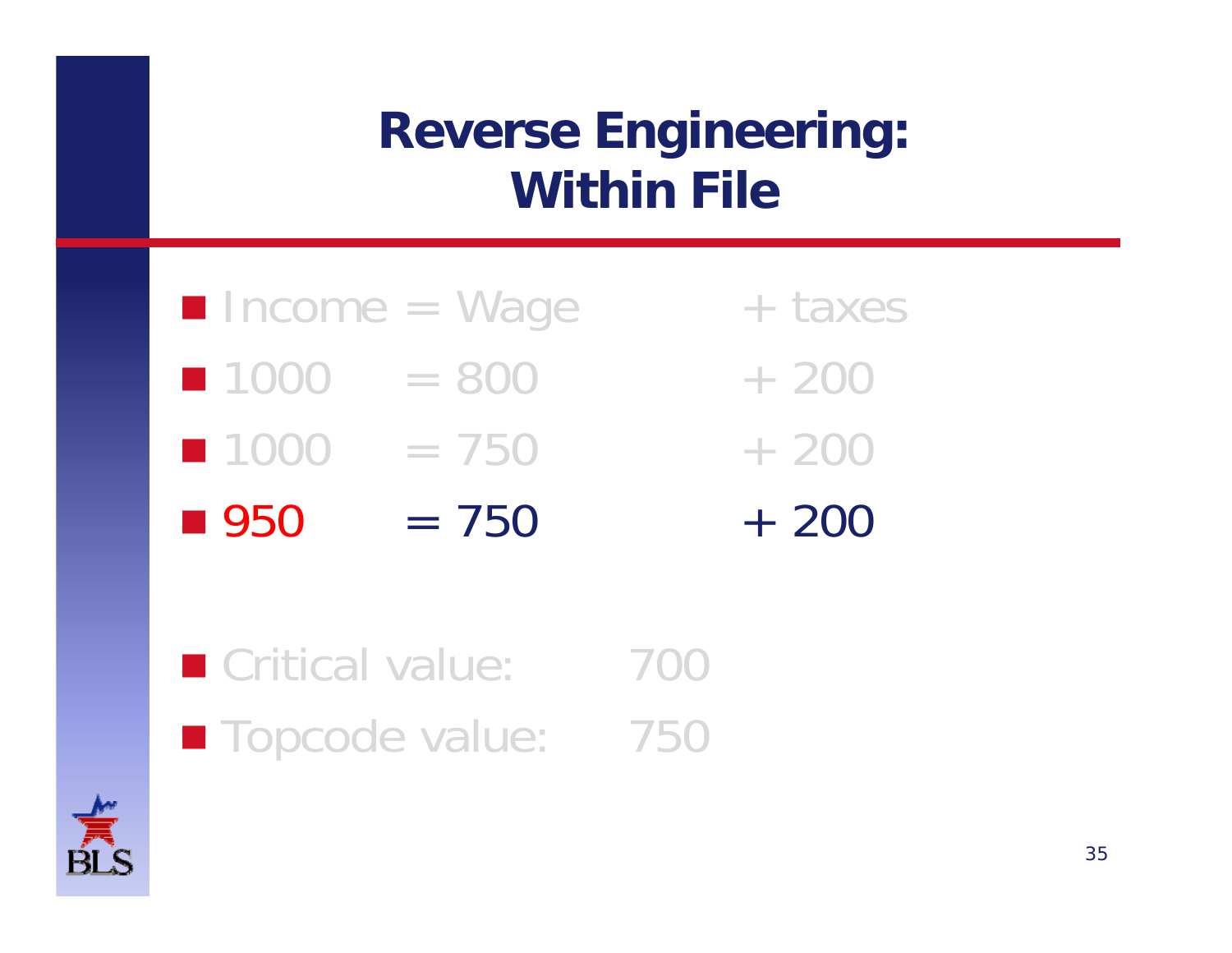## **Reverse Engineering: Across Files**

#### **Income**

Topcoded income in FMLI => Topcode associated UCC in ITBI

## **Expenditure**

Topcoded expenditures in EXPN/FMLI => topcode associated UCC in MTBI

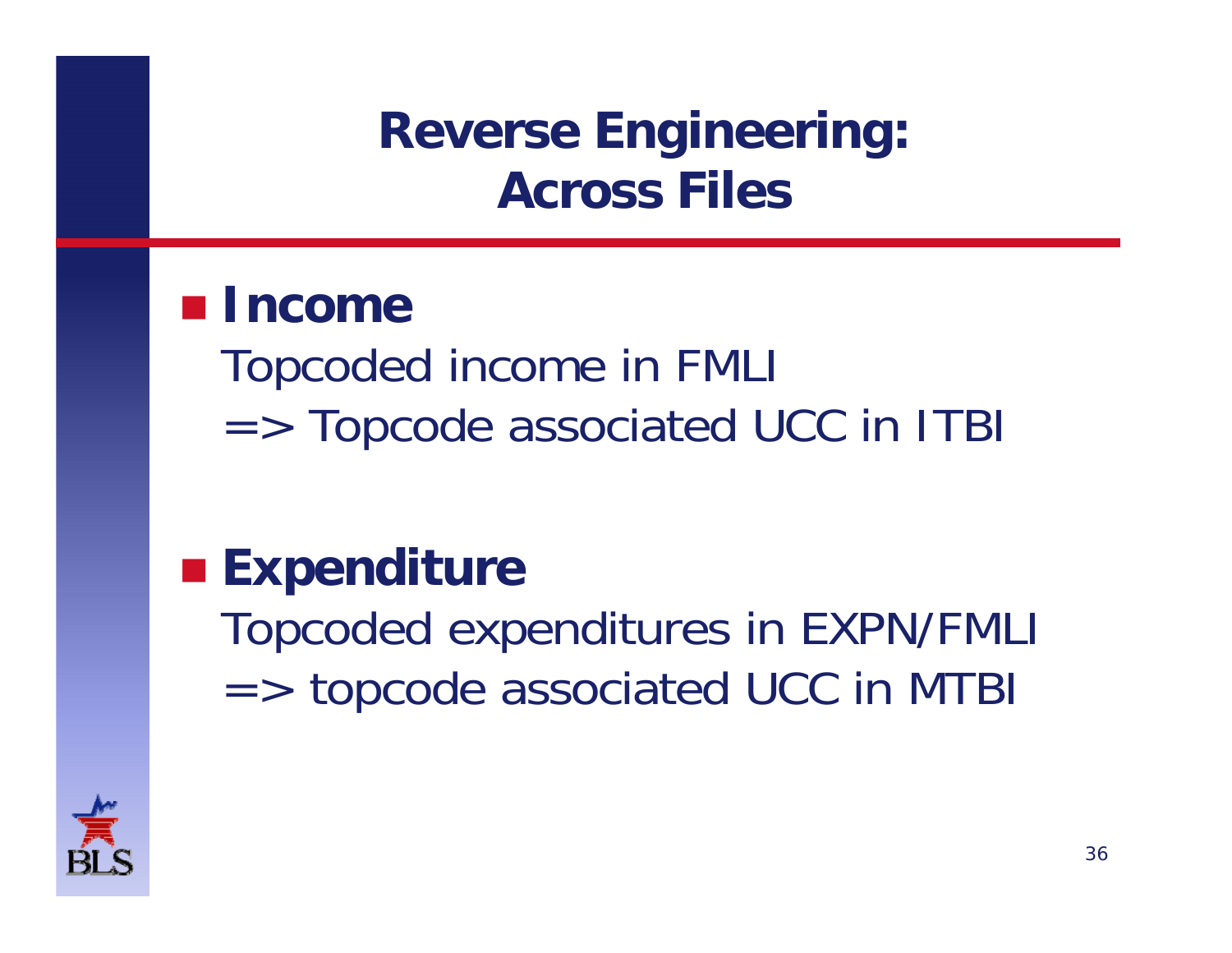#### **How do we document?**

**Flag the values**

**T**: Topcoded value **D**: Valid value



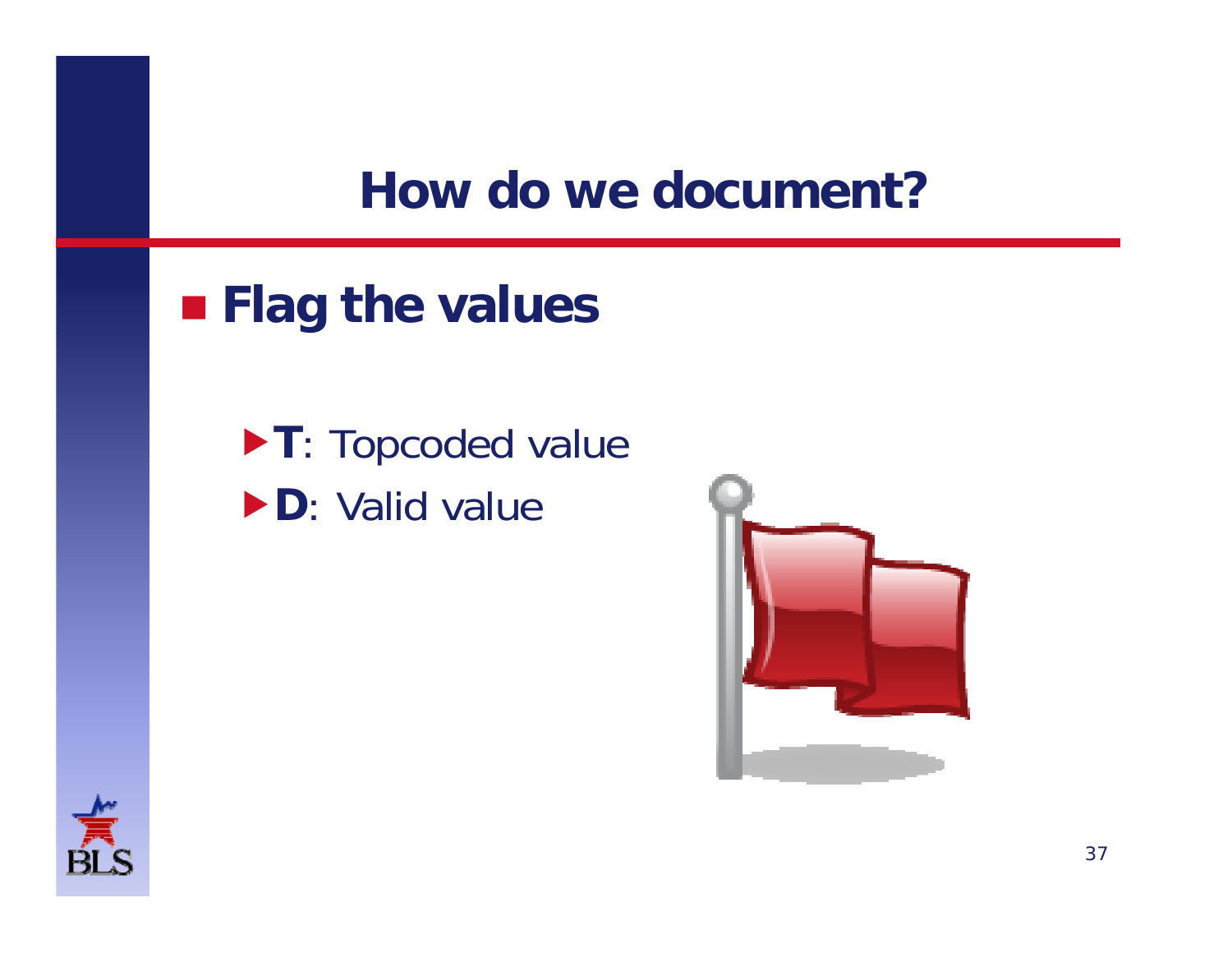## **What percentage of data points changed?**

**Un-weighted impact:** ■ Weighted impact: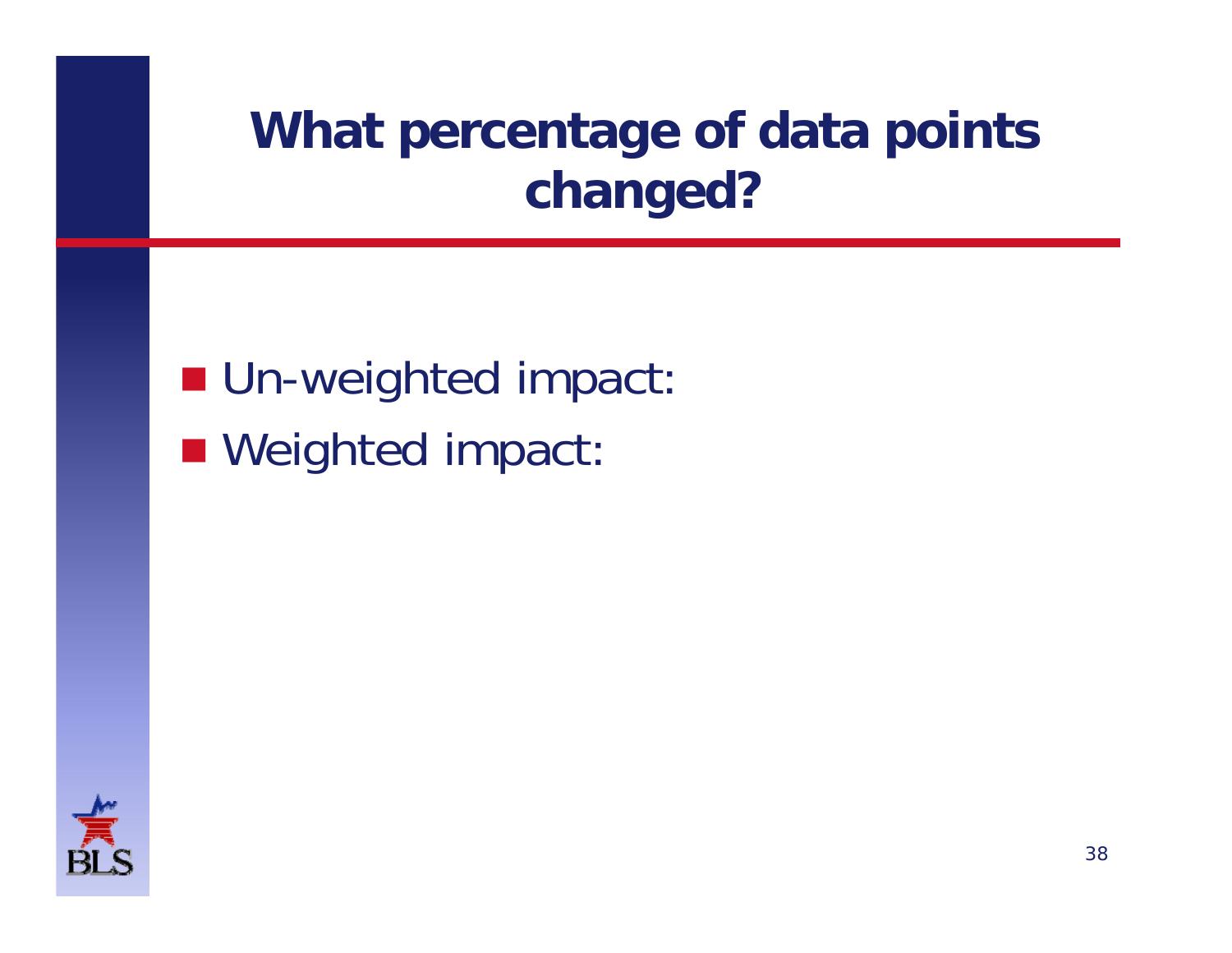#### **Impact on trends?**

- $\blacksquare$  No: ???????
- Small: ???????
- **Large:** Area and income extremes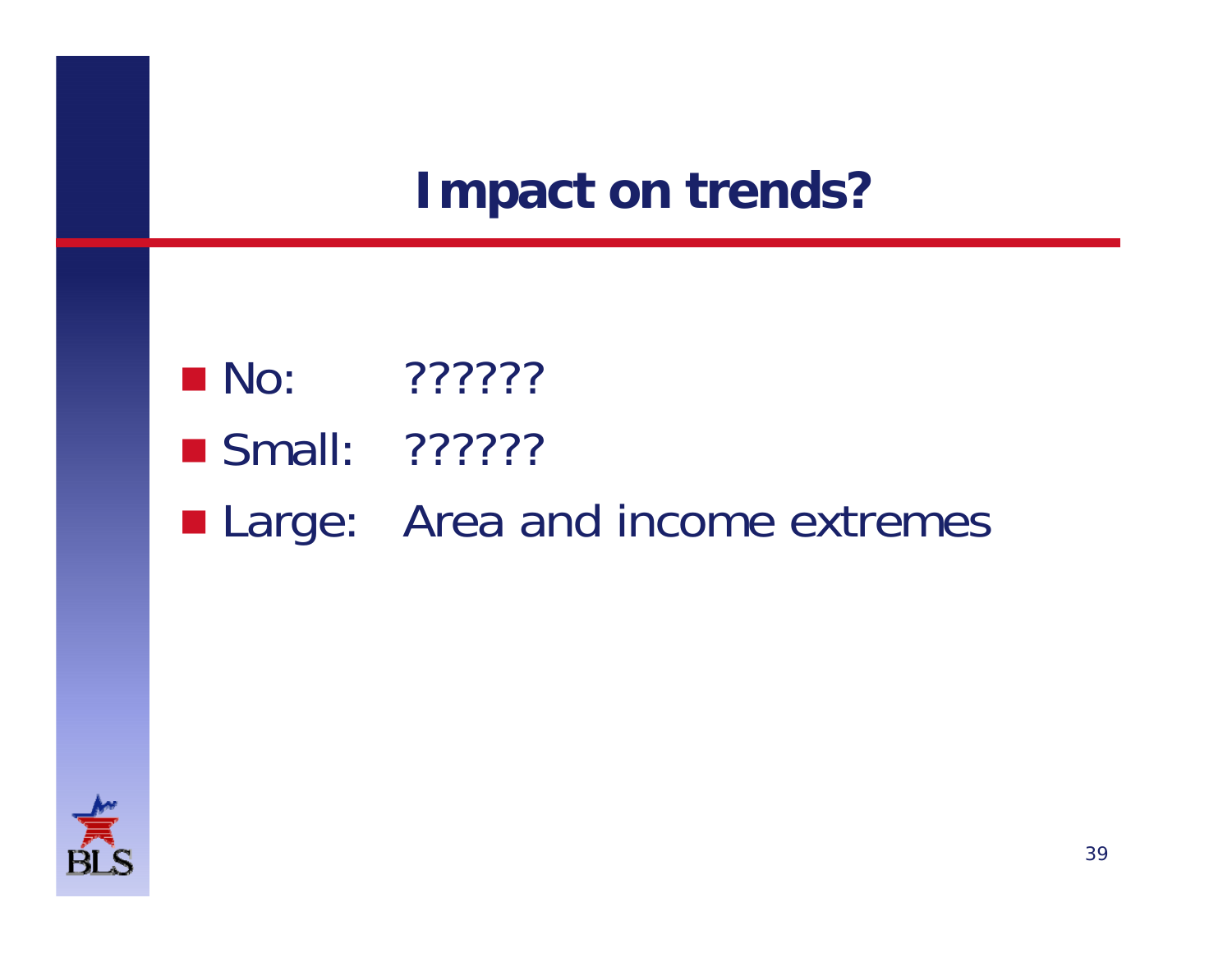### **Arcenis Rojas**

## (202)-691-6884 Rojas.Arcenis@bls.gov